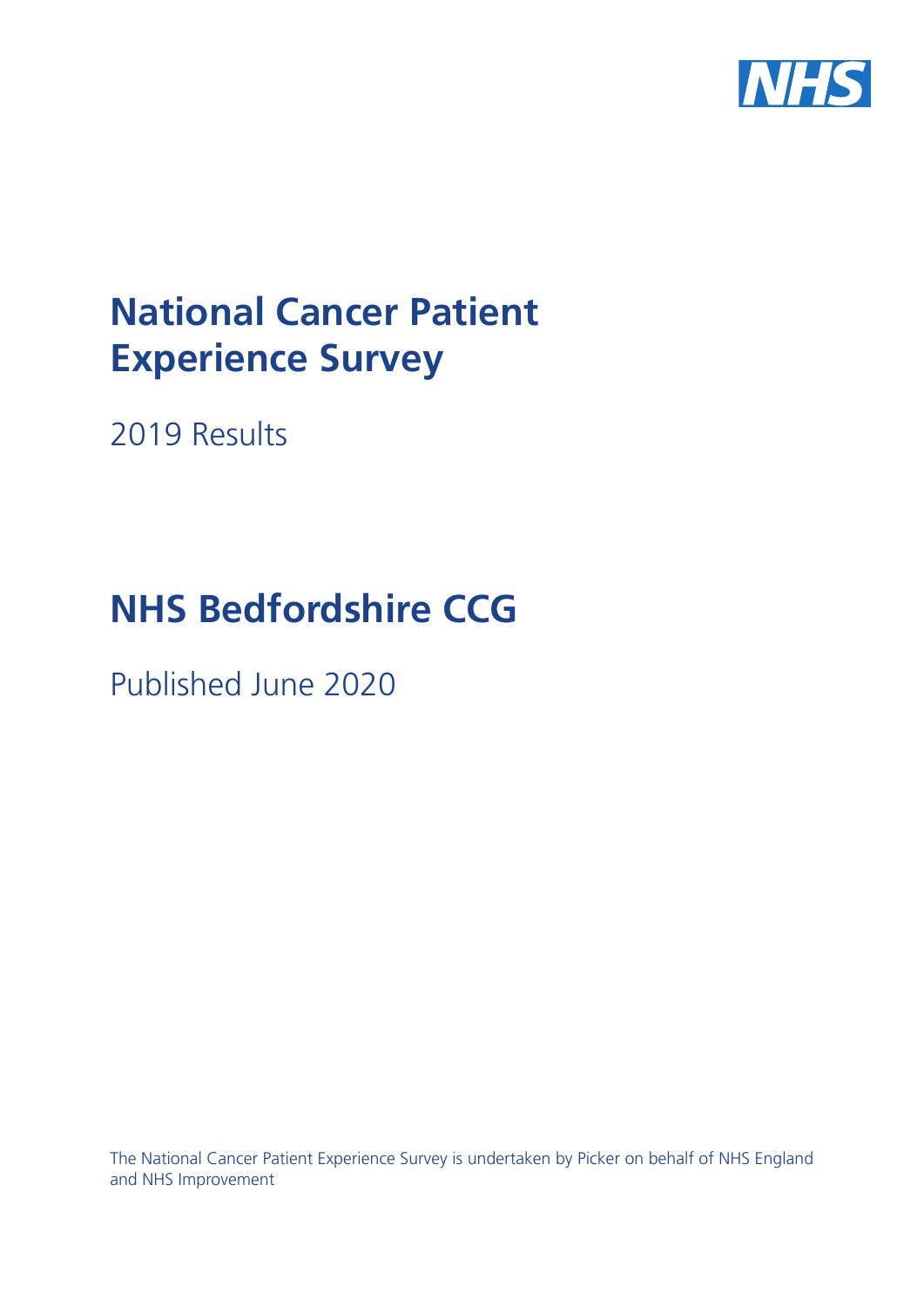# **Executive Summary** Case Mix Adjusted scores

### **Cancer Dashboard Questions**

The following seven questions are included in phase 1 of the Cancer Dashboard developed by Public Health England and NHS England:

Q61. Patient's average rating of care scored from very poor to very good

| $\Omega$ | $\overline{2}$                                                | 3 | 4 | 5 | 6 | 7 | 8   | 9 | 10                                                                                            |
|----------|---------------------------------------------------------------|---|---|---|---|---|-----|---|-----------------------------------------------------------------------------------------------|
|          |                                                               |   |   |   |   |   | 8.7 |   |                                                                                               |
|          |                                                               |   |   |   |   |   |     |   | Q18. Patient definitely involved as much as they wanted in decisions about care and treatment |
|          |                                                               |   |   |   |   |   |     |   | Q19. Patient given the name of a CNS who would support them through their treatment           |
| 82%      | Q20. Patient found it very or quite easy to contact their CNS |   |   |   |   |   |     |   |                                                                                               |
|          |                                                               |   |   |   |   |   |     |   | Q39. Patient always felt they were treated with respect and dignity while in hospital         |
|          | leaving hospital                                              |   |   |   |   |   |     |   | Q41. Hospital staff told patient who to contact if worried about condition or treatment after |
| 53%      | treatment                                                     |   |   |   |   |   |     |   | Q55. General practice staff definitely did everything they could to support patient during    |

### **Questions Outside Expected Range**

|                                                                                                               |            | Case Mix Adjusted Scores   |                            |                   |
|---------------------------------------------------------------------------------------------------------------|------------|----------------------------|----------------------------|-------------------|
|                                                                                                               | 2019 Score | Lower<br>Expected<br>Range | Upper<br>Expected<br>Range | National<br>Score |
| Q55. General practice staff definitely did everything they could to support patient during<br>treatment       | 53%        | 53%                        | 64%                        | 58%               |
| Q56. Different people treating and caring for patient always work well together to give best<br>possible care | 68%        | 69%                        | 77%                        | 73%               |
| Q58. Overall the administration of care was good or very good                                                 | 85%        | 86%                        | 91%                        | 89%               |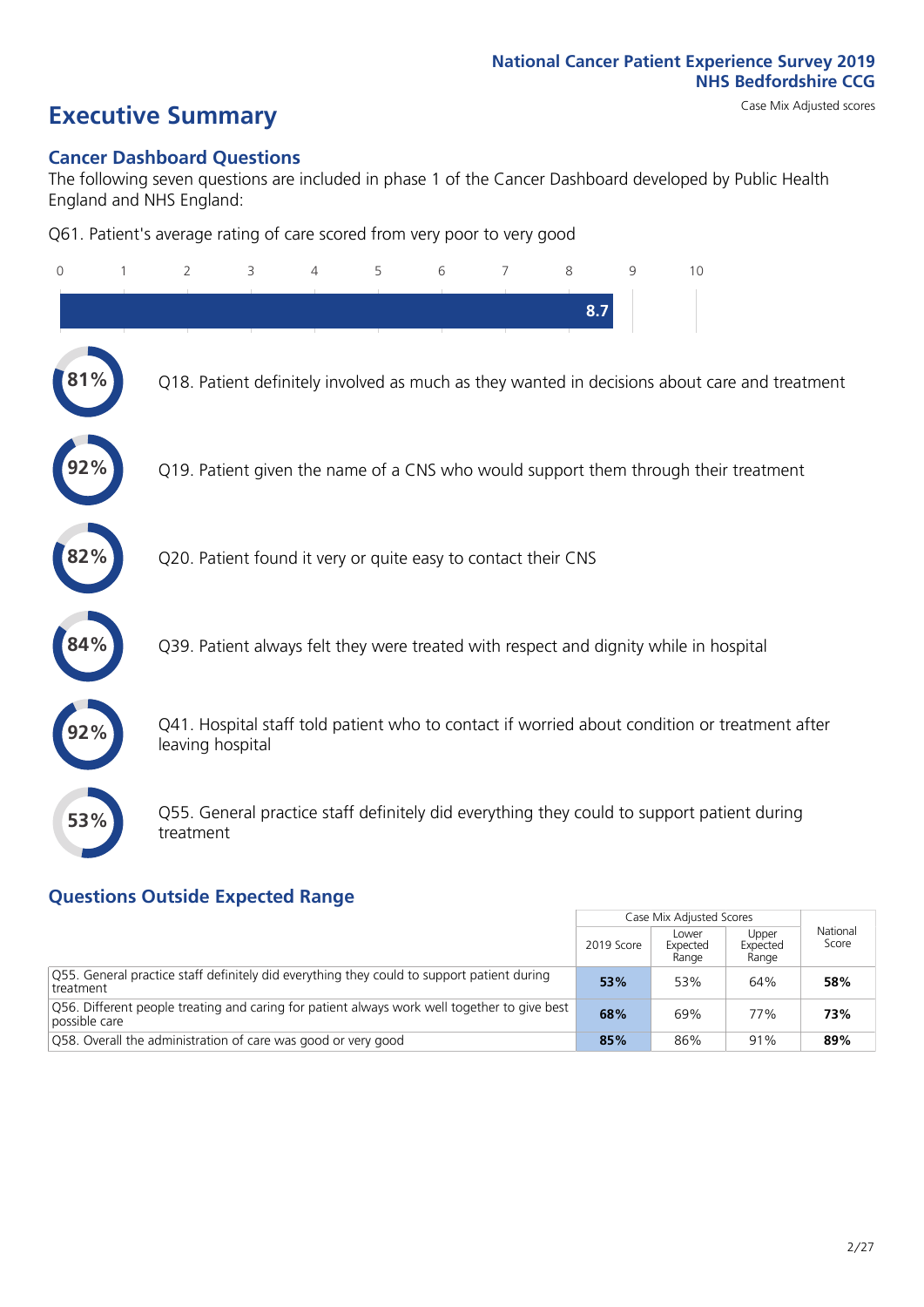## **Introduction**

The National Cancer Patient Experience Survey 2019 is the ninth iteration of the survey first undertaken in 2010. It has been designed to monitor national progress on cancer care; to provide information to drive local quality improvements; to assist commissioners and providers of cancer care; and to inform the work of the various charities and stakeholder groups supporting cancer patients.

The survey was overseen by a national Cancer Patient Experience Advisory Group. This Advisory Group set the principles and objectives of the survey programme and guided questionnaire development. The survey was commissioned and managed by NHS England. The survey provider, Picker, is responsible for designing, running and analysing the survey.

The 2019 survey involved 143 NHS Trusts. Out of 111,366 people, 67,858 people responded to the survey, yielding a response rate of 61%.

# **Methodology**

### **Eligibility, eldwork and survey methods**

The sample for the survey included all adult (aged 16 and over) NHS patients, with a confirmed primary diagnosis of cancer, discharged from an NHS Trust after an inpatient episode or day case attendance for cancer related treatment in the months of April, May and June 2019. The fieldwork for the survey was undertaken between December 2019 and March 2020.

As in the previous four years, the survey used a mixed mode methodology. Questionnaires were sent by post, with two reminders where necessary, but also included an option to complete the questionnaire online. A Freephone helpline and email was available for respondents to opt out, ask questions about the survey, enable them to complete their questionnaire over the phone and provide access to a translation and interpreting facility for those whose first language was not English.

### **Case-mix adjustment**

Both unadjusted and adjusted scores are presented in this report. Case-mix adjusted scores allows us to account for the impact that differing patient populations might have on results. By using the case-mix adjusted estimates we can obtain a greater understanding of how a CCG is performing given their patient population. The factors taken into account in this case-mix adjustment are gender, age, ethnic group, deprivation, and tumour group.

### **Scoring methodology**

Fifty-two questions from the questionnaire are scored as these questions relate directly to patient experience. For all but one question (Q61), scores are presented as the percentage of positive responses out of all scored responses. For Q61, respondents rate their overall care on a scale of 0 to 10, of which the average was calculated for this question's presented score. The percentages in this report have been rounded to the nearest percentage point. Therefore, in some cases the figures do not appear to add up to 100%.

### **Statistical significance**

In the reporting of 2019 results, appropriate statistical tests have been undertaken to identify unadjusted scores for which the change over time is 'statistically significant'. Thirty-seven scored questions in 2019 have been compared with those of 2018 and a statistically significant change between the two years has been reported where identified.

For the scored questions that are comparable beyond 2018, statistically significant change over the five years has also been reported where identified. A statistically significant difference means that the change in the result is very unlikely to have occurred by sampling variation.

### **Suppression**

### **Question-level suppression**

For scores where the base size per question is  $<$ 21, the score will be suppressed and replaced with an asterisk (\*). The base size will include neutral response options.

### **Double suppression**

If any group within a particular sub-group breakdown (such as the tumour group breakdown) has <21 responses, then the figure for this particular group is suppressed and replaced with an asterisk (\*). If there is only one group within the sub-group breakdown that has <21 respondents, and is therefore suppressed, the group with the next lowest number of respondents is also supressed and replaced with an asterisk (\*) (regardless if it is greater than or less than 21).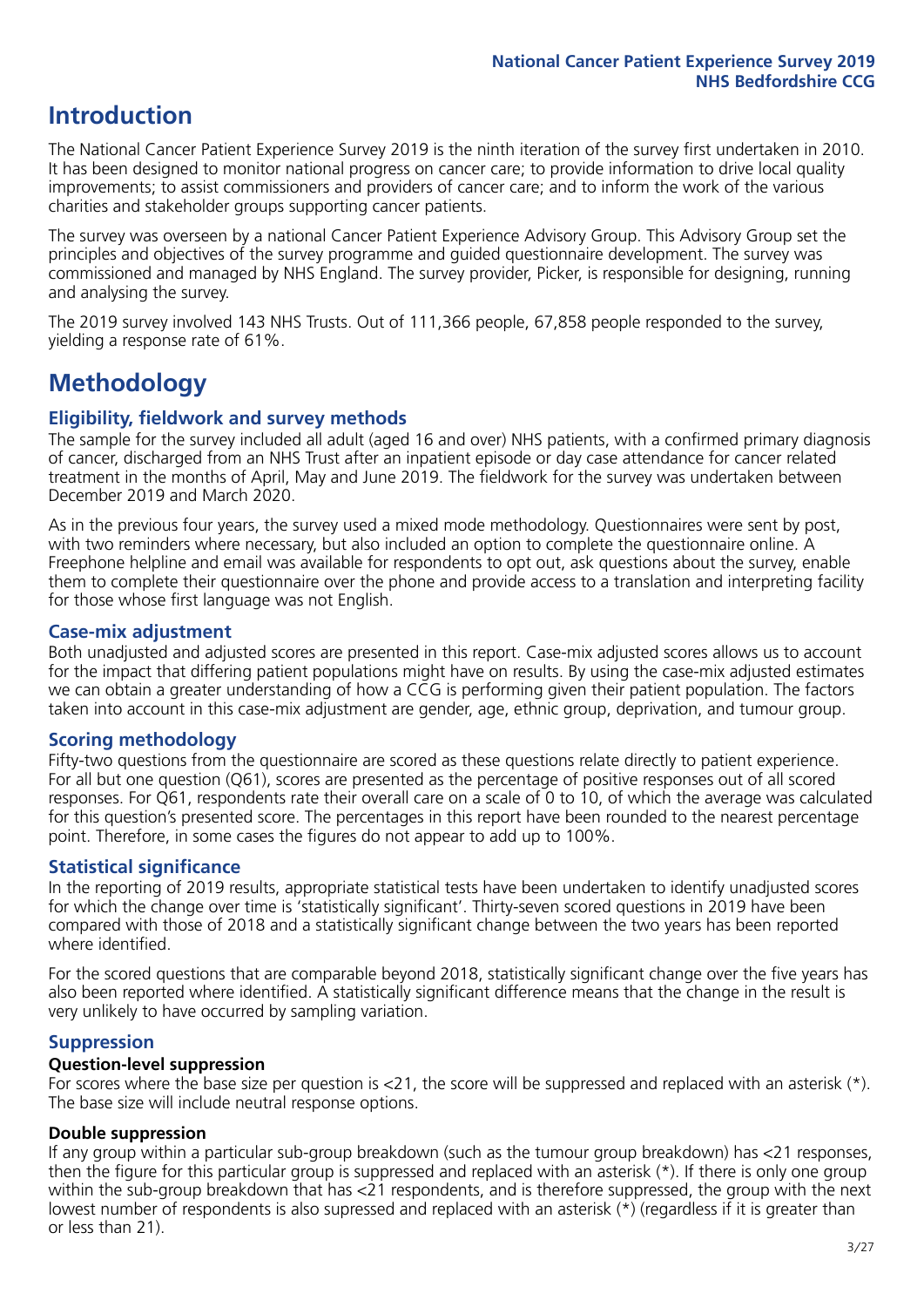# **Understanding the results**

This report shows how this CCG scored for each question in the survey, compared with national results and previous year's results. It is aimed at helping individual CCGs to understand their performance and identify areas for local improvement. Below is a description of the type of results presented within this report and how to understand them.

### **Expected range charts**

The expected range charts in this report show a bar with the lowest and highest score received for each question nationally. Within this bar, an expected range is given (in grey) and a black diamond represents the actual score for this CCG.

CCGs whose score is above the upper limit of the expected range (in the dark blue) are positive outliers, with a score statistically significantly higher than the national mean. This indicates that the CCG performs better than what CCGs of the same size and demographics are expected to perform. The opposite is true if the score is below the lower limit of the expected range (in the light blue); these are negative outliers. For scores within the expected range (in the grey), the score is what we would expect given the CCG's size and demographics.

### **Comparability tables**

The comparability tables show the 2018 and 2019 unadjusted scores for this CCG for each scored question. If there is a significant change from 2018 and 2019 or overall from 2015 to 2019, an arrow will be presented for the direction of change. The adjusted 2019 score will also be presented for each scored question along with the lower and upper expected range and national score. Scores above the upper limit of the expected range will be highlighted dark blue, scores below the lower limit of the expected range will be highlighted light blue, and scores within the lower and upper limit of the expected ranges will be highlighted grey.

### **Tumour type tables**

The tumour type tables show the unadjusted scores for each scored question for each of the 13 tumour groups. The national score for that tumour group is also shown. Unadjusted scores for the same tumour type across different CCGs may not be comparable, as they do not account for the impact that differing patient populations might have on results. Central nervous system is abbreviated as 'CNS' and lower gastrointestinal tract is abbreviated as 'LGT' throughout this report.

### **Year on year charts**

The year on year charts show five columns representing the unadjusted scores of the last five years (2015, 2016, 2017, 2018 and 2019) for each scored question.

### **Notes on specific questions**

Following the development phase of the 2019 survey, several changes were made to the questionnaire. Six scored questions were amended (Q5, Q18, Q30, Q35, Q56 and Q60) and one non-scored question (Q29) was amended that impacted the comparability of questions Q30 to Q41. Of all questions changed or impacted by change, only Q60 is presented with historical comparisons; though the results should be interpreted with caution.

### **Unadjusted data and case-mix adjusted data**

Unadjusted data should be used to see the actual responses from patients relating to the CCG. Case-mix adjusted data, together with expected ranges, should be used to understand whether the results are significantly higher or lower than national results taking account of the patient mix.

### **Further information**

This research was carried out in accordance with the international standard for organisations conducting social research (accreditation to ISO20252:2012; certificate number GB08/74322). The 2019 survey data has been produced and published in line with the Code of Practice for Official Statistics.

For more information on the methodology, please see the Technical Document. It can be viewed along with the 2019 questionnaire and survey quidance on the website at [www.ncpes.co.uk](https://www.ncpes.co.uk/supporting-documents). For all other outputs at National, Trust, CCG and Cancer Alliance level, please see the PDF reports, Excel tables and dashboards at [www.ncpes.co.uk.](https://www.ncpes.co.uk/current-results)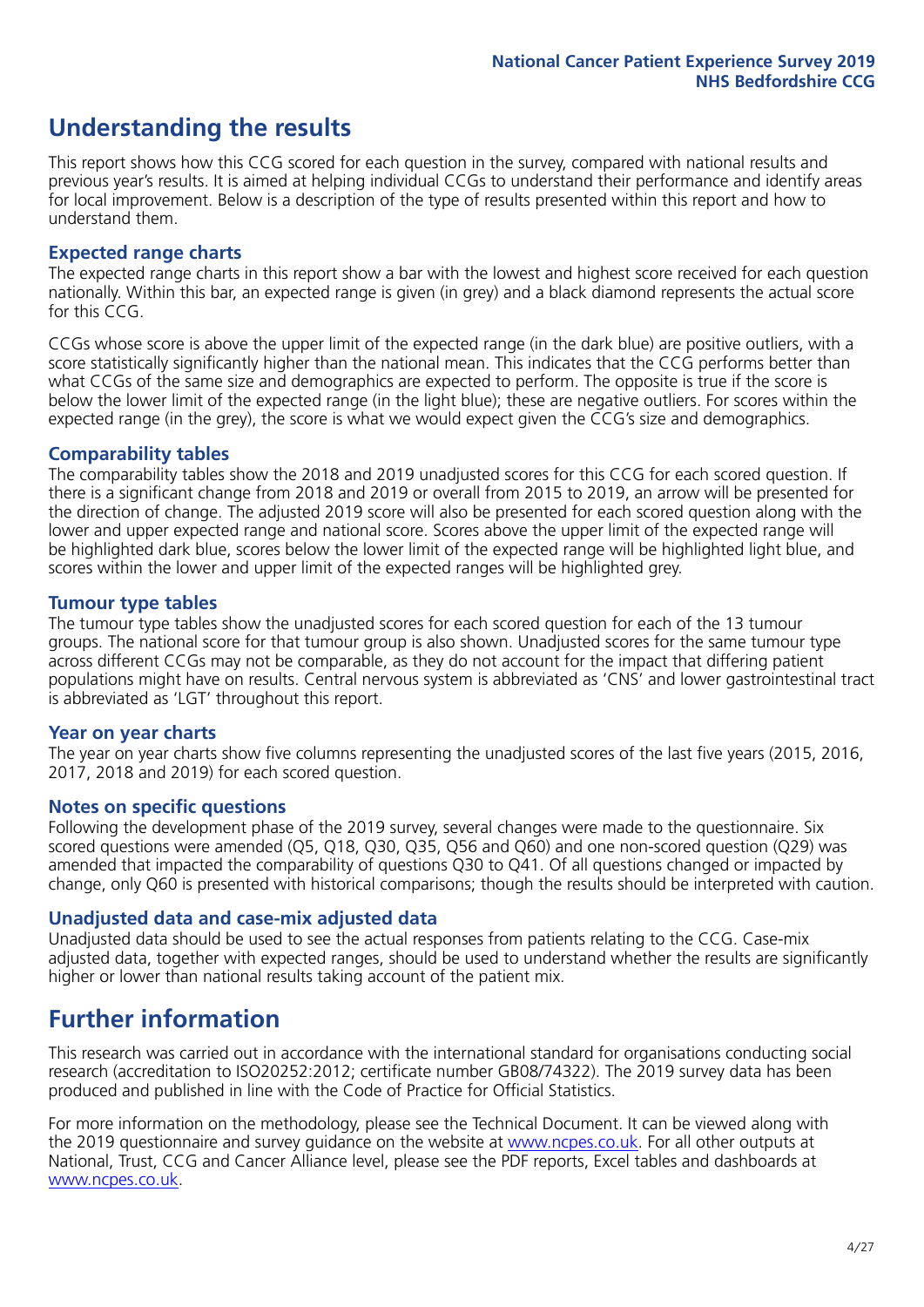### **Response Rate**

### **Overall Response Rate**

593 patients responded out of a total of 923 patients, resulting in a response rate of 64%.

|            | Sample Size | Adjusted<br>Sample | Completed | Response Rate |
|------------|-------------|--------------------|-----------|---------------|
| <b>CCG</b> | 1.019       | 923                | 593       | 64%           |
| National   | 119.855     | 111.366            | 67.858    | 61%           |

### **Respondents by Survey Type**

|                            | Number of<br>Respondents |
|----------------------------|--------------------------|
| Online                     | 65                       |
| Paper                      | 528                      |
| Phone                      | O                        |
| <b>Translation Service</b> |                          |

### **Respondents by Tumour Group**

|                      | Number of<br>Respondents |
|----------------------|--------------------------|
| <b>Brain / CNS</b>   | 5                        |
| <b>Breast</b>        | 118                      |
| Colorectal / LGT     | 53                       |
| Gynaecological       | 26                       |
| Haematological       | 86                       |
| <b>Head and Neck</b> | 1 <sub>3</sub>           |
| Lung                 | 19                       |
| Prostate             | 84                       |
| Sarcoma              | 9                        |
| Skin                 | 25                       |
| <b>Upper Gastro</b>  | 18                       |
| Urological           | 64                       |
| Other                | 73                       |

### **Respondents by Age and Gender**

Respondents year of birth has been used to determine age. This information has been amalgamated into 8 age bands. The age and gender distribution for the CCG was as follows:

|        | Age 16-24 | Age 25-34 | Age 35-44 | Age 45-54 | Age 55-64 | Age 65-74 | Age 75-84 | Age 85+   | Total |
|--------|-----------|-----------|-----------|-----------|-----------|-----------|-----------|-----------|-------|
| Male   |           |           |           |           | 60        | 140       | 84        | 12<br>1 Z | 303   |
| Female |           |           | 14        | 39        | 70        | 102       | 46        | 14        | 290   |
| Total  |           |           | ל ו       | 44        | 130       | 242       | 130       | 26        | 593   |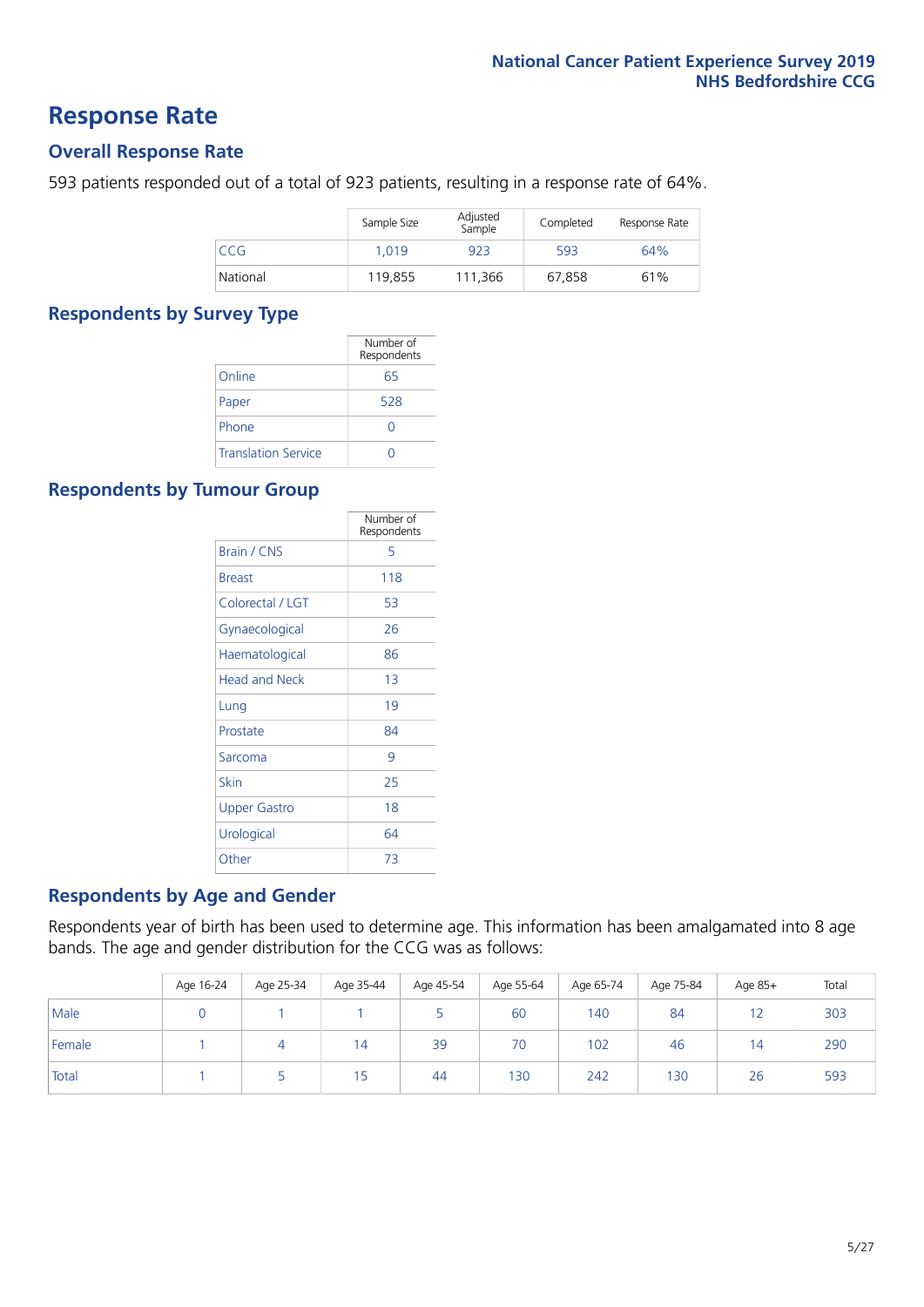# **Expected Range Charts**

| Lower Expected Range<br>Average                                                                                                                                                                                                                                                                                                                                                                                                                                                                                             |    |     | Upper Expected Range |     |         |     |                   | Case Mix Adjusted Score  |                   |            |          |
|-----------------------------------------------------------------------------------------------------------------------------------------------------------------------------------------------------------------------------------------------------------------------------------------------------------------------------------------------------------------------------------------------------------------------------------------------------------------------------------------------------------------------------|----|-----|----------------------|-----|---------|-----|-------------------|--------------------------|-------------------|------------|----------|
| <b>SEEING YOUR GP</b><br>Q1. Saw GP once or twice before being told they needed to go to<br>hospital<br>Q2. Patient thought they were seen as soon as necessary                                                                                                                                                                                                                                                                                                                                                             | 0% | 10% | 20%                  | 30% | 40%     | 50% | 60%               | 70%<br>75%               | 80%<br>82%        |            | 90% 100% |
| <b>DIAGNOSTIC TESTS</b><br>Q5. Received all the information needed about the test<br>Q6. The length of time waiting for the test to be done was about<br>right<br>Q7. Test results explained in completely understandable way                                                                                                                                                                                                                                                                                               | 0% | 10% | 20%                  |     | 30% 40% | 50% | 60%               | 70%                      | 80%<br>79%        | 94%<br>88% | 90% 100% |
| <b>FINDING OUT WHAT WAS WRONG WITH YOU</b><br>Q10. Patient told they could bring a family member or friend when<br>first told they had cancer<br>Q11. Patient felt they were told sensitively that they had cancer<br>Q12. Patient completely understood the explanation of what was<br>wrong<br>Q13. Patient given easy to understand written information about<br>the type of cancer they had                                                                                                                             | 0% | 10% | 20%                  | 30% | 40%     | 50% | 60%               | 70%<br>75%<br>72%<br>74% | 80%               | 86%        | 90% 100% |
| <b>DECIDING THE BEST TREATMENT FOR YOU</b><br>Q14. Patient felt that treatment options were completely explained<br>Q15. Patient felt possible side effects were definitely explained in<br>an understandable way<br>Q16. Patient definitely given practical advice and support in dealing<br>with side effects of treatment<br>Q17. Patient definitely told about side effects that could affect<br>them in the future<br>Q18. Patient definitely involved as much as they wanted in<br>decisions about care and treatment | 0% | 10% | 20%                  | 30% | 40%     | 50% | 60%<br>65%<br>56% | 70%<br>74%               | 80%<br>82%<br>81% |            | 90% 100% |
| <b>CLINICAL NURSE SPECIALIST (CNS)</b><br>Q19. Patient given the name of a CNS who would support them<br>through their treatment<br>Q20. Patient found it very or quite easy to contact their CNS<br>Q21. Patient got understandable answers to important questions<br>all or most of the time                                                                                                                                                                                                                              | 0% | 10% | 20%                  | 30% | 40%     | 50% | 60%               | 70%                      | 80%<br>82%<br>86% | 92%        | 90% 100% |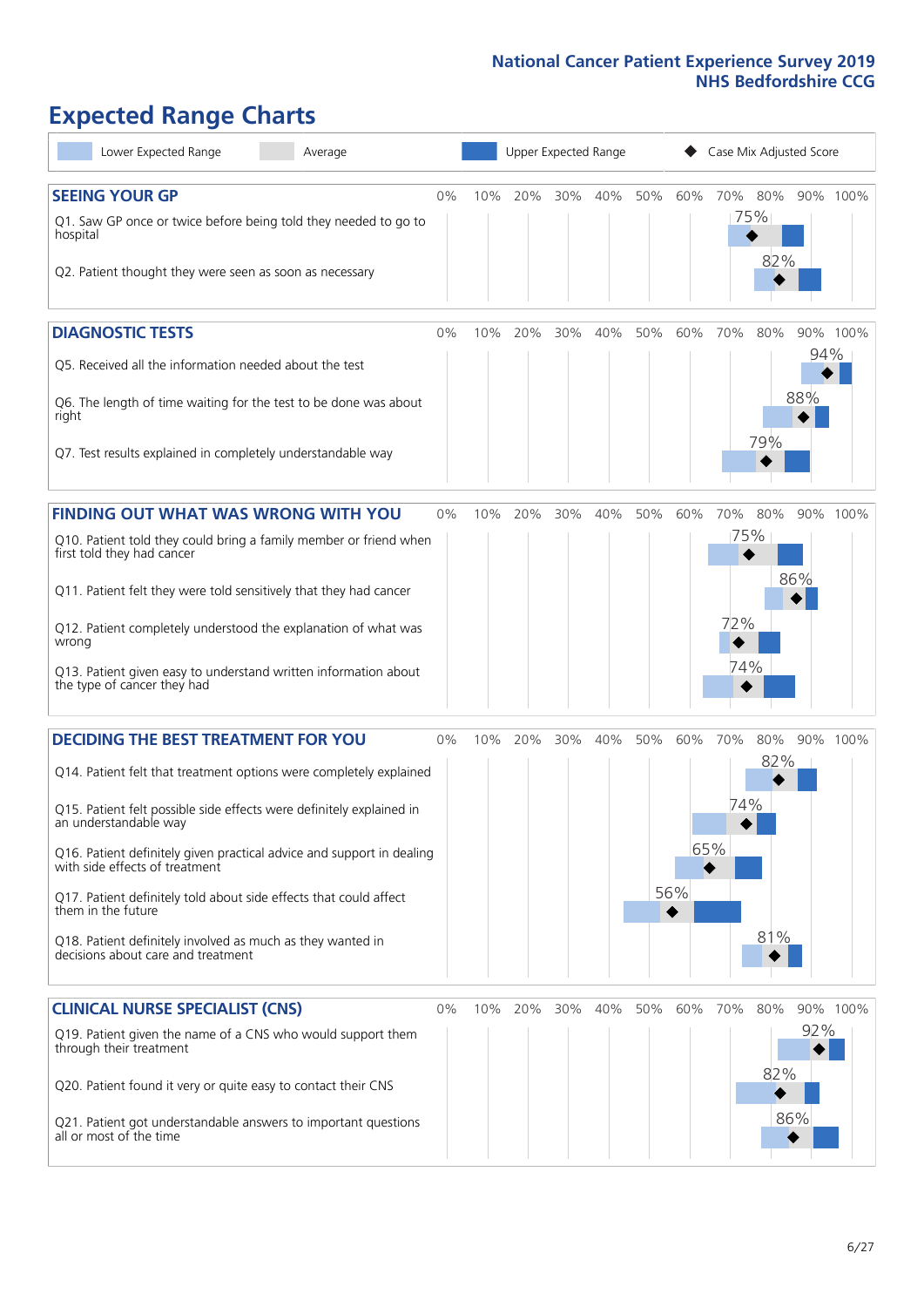# **Expected Range Charts**

| Lower Expected Range<br>Average                                                                                                                                                                                                                                                                                                                         |    |     |     | Upper Expected Range |     |     |            |     | Case Mix Adjusted Score |          |
|---------------------------------------------------------------------------------------------------------------------------------------------------------------------------------------------------------------------------------------------------------------------------------------------------------------------------------------------------------|----|-----|-----|----------------------|-----|-----|------------|-----|-------------------------|----------|
| <b>SUPPORT FOR PEOPLE WITH CANCER</b><br>Q22. Hospital staff gave information about support or self-help<br>groups for people with cancer<br>Q23. Hospital staff discussed or gave information about the impact<br>cancer could have on day to day activities<br>Q24. Hospital staff gave information on getting financial help or<br>possible benefits | 0% | 10% | 20% | 30%                  | 40% | 50% | 60%<br>63% | 70% | 80%<br>86%<br>82%       | 90% 100% |
| Q25. Hospital staff told patient they could get free prescriptions                                                                                                                                                                                                                                                                                      |    |     |     |                      |     |     |            |     | 78%                     |          |
| <b>OPERATIONS</b>                                                                                                                                                                                                                                                                                                                                       | 0% | 10% | 20% | 30%                  | 40% | 50% | 60%        | 70% | 80%                     | 90% 100% |
| Q27. Beforehand, patient had all the information needed about the<br>operation<br>Q28. Afterwards, staff completely explained how operation had                                                                                                                                                                                                         |    |     |     |                      |     |     |            |     | 82%                     | 95%      |
| gone in understandable way                                                                                                                                                                                                                                                                                                                              |    |     |     |                      |     |     |            |     |                         |          |
| <b>HOSPITAL CARE AS AN INPATIENT</b>                                                                                                                                                                                                                                                                                                                    | 0% | 10% | 20% | 30%                  | 40% | 50% | 60%        | 70% | 80%                     | 90% 100% |
| Q30. Hospital staff didn't talk in front of patient as if patient wasn't<br>there                                                                                                                                                                                                                                                                       |    |     |     |                      |     |     |            |     | 84%<br>80%              |          |
| Q31. Patient had confidence and trust in all doctors treating them                                                                                                                                                                                                                                                                                      |    |     |     |                      |     |     |            |     |                         |          |
| Q32. Patient's family or someone close definitely felt able to talk to<br>a doctor                                                                                                                                                                                                                                                                      |    |     |     |                      |     |     |            | 70% |                         |          |
| Q33. Patient had confidence and trust in all the ward nurses<br>treating them                                                                                                                                                                                                                                                                           |    |     |     |                      |     |     |            | 73% |                         |          |
| Q34. Patient thought there were always or nearly always enough<br>nurses on duty to care for them                                                                                                                                                                                                                                                       |    |     |     |                      |     |     | 64%        |     |                         |          |
| Q35. All hospital staff asked patient what name they prefer to be<br>called by                                                                                                                                                                                                                                                                          |    |     |     |                      |     |     |            | 67% |                         |          |
| Q36. Patient always given enough privacy when discussing<br>condition or treatment                                                                                                                                                                                                                                                                      |    |     |     |                      |     |     |            |     | 82%                     |          |
| Q37. Patient definitely found hospital staff to discuss worries or<br>fears during their inpatient visit                                                                                                                                                                                                                                                |    |     |     |                      |     | 46% |            |     |                         |          |
| Q38. Hospital staff definitely did everything they could to help<br>control pain                                                                                                                                                                                                                                                                        |    |     |     |                      |     |     |            |     | 81%                     |          |
| Q39. Patient always felt they were treated with respect and dignity<br>while in hospital                                                                                                                                                                                                                                                                |    |     |     |                      |     |     |            |     | 84%                     |          |
| Q40. Patient given clear written information about what should or<br>should not do after leaving hospital                                                                                                                                                                                                                                               |    |     |     |                      |     |     |            |     | 86%                     |          |
| Q41. Hospital staff told patient who to contact if worried about<br>condition or treatment after leaving hospital                                                                                                                                                                                                                                       |    |     |     |                      |     |     |            |     | 92%                     |          |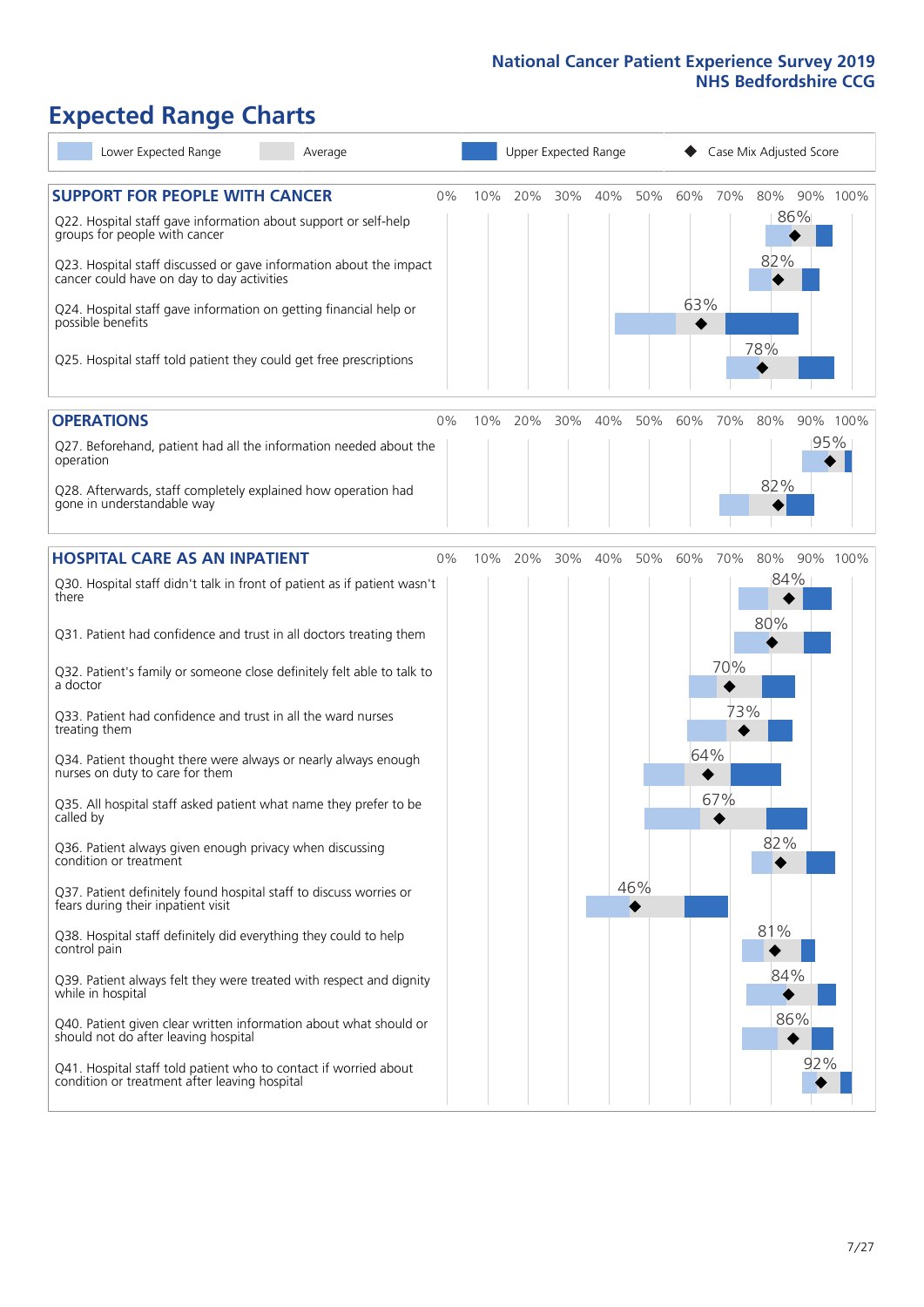# **Expected Range Charts**

| Lower Expected Range                                                                                                                                                                                                                                                                                                                                                                                                                                                                                                                                                                                                                                                                                   | Average |     |            | Upper Expected Range |            |                   |                   |                   | Case Mix Adjusted Score |          |                 |
|--------------------------------------------------------------------------------------------------------------------------------------------------------------------------------------------------------------------------------------------------------------------------------------------------------------------------------------------------------------------------------------------------------------------------------------------------------------------------------------------------------------------------------------------------------------------------------------------------------------------------------------------------------------------------------------------------------|---------|-----|------------|----------------------|------------|-------------------|-------------------|-------------------|-------------------------|----------|-----------------|
| <b>HOSPITAL CARE AS A DAY PATIENT / OUTPATIENT 0%</b><br>Q43. Patient definitely found hospital staff to discuss worries or<br>fears during their outpatient or day case visit<br>Q44. Cancer doctor had the right documents at patient's last<br>outpatient appointment<br>Q46. Beforehand patient completely had all information needed<br>about radiotherapy treatment<br>Q47. Patient completely given understandable information about<br>whether radiotherapy was working<br>Q49. Beforehand patient completely had all information needed<br>about chemotherapy treatment<br>Q50. Patient given enough information about whether<br>chemotherapy was working in a completely understandable way |         | 10% | 20%        | 30%                  | 40%        | 50%               | 60%<br>62%<br>64% | 70%<br>68%        | 80%<br>83%<br>83%       |          | 90% 100%<br>95% |
| <b>HOME CARE AND SUPPORT</b><br>Q51. Hospital staff definitely gave family or someone close all the<br>information needed to help care at home<br>Q52. Patient definitely given enough support from health or social<br>services during treatment<br>Q53. Patient definitely given enough support from health or social<br>services after treatment                                                                                                                                                                                                                                                                                                                                                    | 0%      | 10% | 20%        | 30%                  | 40%        | 50%<br>51%<br>49% | 60%<br>59%        | 70%               | 80%                     |          | 90% 100%        |
| <b>CARE FROM YOUR GENERAL PRACTICE</b><br>Q54. GP given enough information about patient's condition and<br>treatment<br>Q55. General practice staff definitely did everything they could to<br>support patient during treatment                                                                                                                                                                                                                                                                                                                                                                                                                                                                       | 0%      | 10% | 20%        | 30%                  | 40%        | 50%<br>53%        | 60%               | 70%               | 80%                     |          | 90% 100%<br>95% |
| <b>YOUR OVERALL NHS CARE</b><br>Q56. Different people treating and caring for patient always work<br>well together to give best possible care<br>Q57. Patient given a care plan<br>Q58. Overall the administration of care was good or very good<br>Q59. Patient felt length of time for attending clinics and<br>appointments for cancer was about right<br>Q60. Someone discussed with patient whether they would like to<br>take part in cancer research                                                                                                                                                                                                                                            | $0\%$   | 10% | 20%<br>25% | 30%                  | 40%<br>38% | 50%               | 60%               | 70%<br>68%<br>66% | 80%<br>85%              |          | 90% 100%        |
| Q61. Patient's average rating of care scored from very poor to very<br>good                                                                                                                                                                                                                                                                                                                                                                                                                                                                                                                                                                                                                            | 0       |     | 2          | 3                    | 4          | 5                 | 6                 |                   | 8                       | 9<br>8.7 | 10              |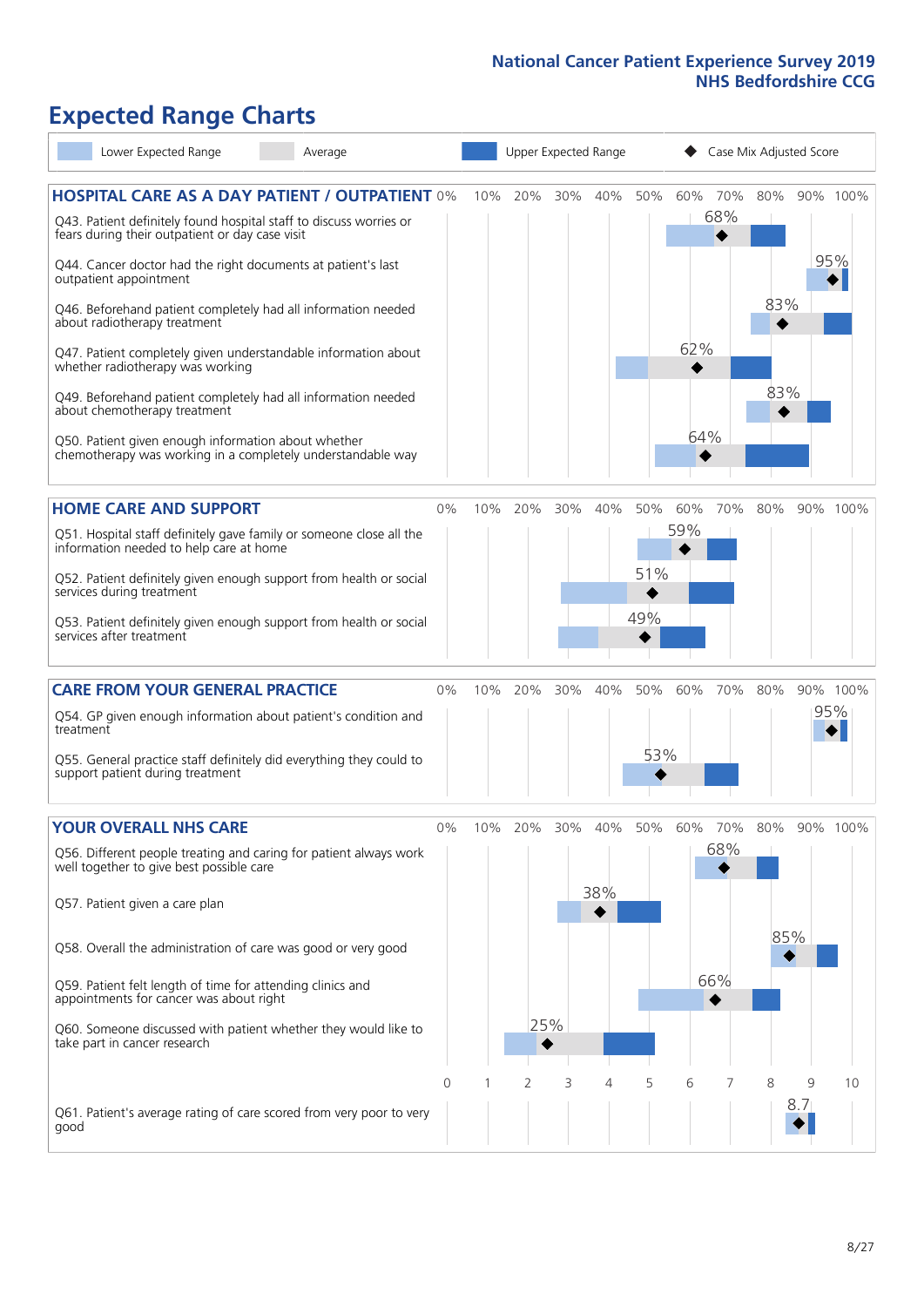# **Comparability Tables**

\* Indicates where a score has been suppressed because there are less than 21 responses.

\*\* No score available for 2018.

 $\triangle$  or  $\nabla$ 

Change 2018-2019: Indicates where 2019 score is significantly higher or lower than 2018 score Change Overall: Indicates significant change overall (2015, 2016, 2017, 2018 and 2019).

Adjusted Score below Lower Expected Range Adjusted Score between Upper and Lower Expected Ranges Adjusted Score above Upper Expected Range

|                                                                             |           | Unadjusted Scores<br>Case Mix Adjusted Scores |           |               |                                                       |         |               |                |                                            |                   |
|-----------------------------------------------------------------------------|-----------|-----------------------------------------------|-----------|---------------|-------------------------------------------------------|---------|---------------|----------------|--------------------------------------------|-------------------|
|                                                                             | 2018<br>n | 2018<br>Score                                 | 2019<br>n | 2019<br>Score | $\sqrt{(\text{Change})^2}$ Change<br>$2018 -$<br>2019 | Overall | 2019<br>Score | Lower<br>Range | Upper<br><b>Expected Expected</b><br>Range | National<br>Score |
| <b>SEEING YOUR GP</b>                                                       |           |                                               |           |               |                                                       |         |               |                |                                            |                   |
| Q1. Saw GP once or twice before being told they needed to go<br>to hospital | 405       | 77%                                           | 412       | 77%           |                                                       |         | 75%           | 75%            | 83%                                        | 79%               |
| Q2. Patient thought they were seen as soon as necessary                     | 561       | 83%                                           | 578       | 82%           |                                                       |         | 82%           | 81%            | 87%                                        | 84%               |
| <b>DIAGNOSTIC TESTS</b>                                                     |           |                                               |           |               |                                                       |         |               |                |                                            |                   |
|                                                                             |           |                                               |           |               |                                                       |         |               |                |                                            |                   |

| O5. Received all the information needed about the test                    | $**$ | **  | 50C | 94% | 94% | 93% | 97% | 95% |
|---------------------------------------------------------------------------|------|-----|-----|-----|-----|-----|-----|-----|
| Q6. The length of time waiting for the test to be done was<br>about right | 498  | 86% | 515 | 88% | 88% | 85% | 91% | 88% |
| Q7. Test results explained in completely understandable way               | 494  | 81% | 515 | 79% | 79% | 76% | 83% | 80% |

| <b>FINDING OUT WHAT WAS WRONG WITH YOU</b>                                                      |     |     |     |     |     |     |     |     |
|-------------------------------------------------------------------------------------------------|-----|-----|-----|-----|-----|-----|-----|-----|
| Q10. Patient told they could bring a family member or friend<br>when first told they had cancer | 521 | 75% | 544 | 74% | 75% | 72% | 82% | 77% |
| Q11. Patient felt they were told sensitively that they had cancer                               | 571 | 85% | 586 | 86% | 86% | 83% | 89% | 86% |
| Q12. Patient completely understood the explanation of what<br>was wrong                         | 574 | 75% | 586 | 72% | 72% | 70% | 77% | 73% |
| Q13. Patient given easy to understand written information<br>about the type of cancer they had  | 508 | 74% | 535 | 74% | 74% | 71% | 78% | 74% |

| <b>DECIDING THE BEST TREATMENT FOR YOU</b>                                                              |      |     |     |     |     |     |     |     |
|---------------------------------------------------------------------------------------------------------|------|-----|-----|-----|-----|-----|-----|-----|
| Q14. Patient felt that treatment options were completely<br>explained                                   | 493  | 85% | 528 | 82% | 82% | 80% | 87% | 83% |
| Q15. Patient felt possible side effects were definitely explained<br>in an understandable way           | 535  | 72% | 558 | 74% | 74% | 69% | 76% | 73% |
| Q16. Patient definitely given practical advice and support in<br>dealing with side effects of treatment | 532  | 64% | 555 | 64% | 65% | 63% | 71% | 67% |
| Q17. Patient definitely told about side effects that could affect<br>them in the future                 | 508  | 56% | 526 | 55% | 56% | 53% | 61% | 57% |
| Q18. Patient definitely involved as much as they wanted in<br>decisions about care and treatment        | $**$ | **  | 577 | 81% | 81% | 78% | 84% | 81% |

| <b>CLINICAL NURSE SPECIALIST (CNS)</b>                                                    |     |     |     |     |     |     |     |     |
|-------------------------------------------------------------------------------------------|-----|-----|-----|-----|-----|-----|-----|-----|
| Q19. Patient given the name of a CNS who would support them<br>through their treatment    | 561 | 92% | 558 | 92% | 92% | 90% | 94% | 92% |
| Q20. Patient found it very or quite easy to contact their CNS                             | 455 | 85% | 459 | 82% | 82% | 81% | 88% | 85% |
| Q21. Patient got understandable answers to important<br>questions all or most of the time | 429 | 88% | 448 | 86% | 86% | 84% | 91% | 87% |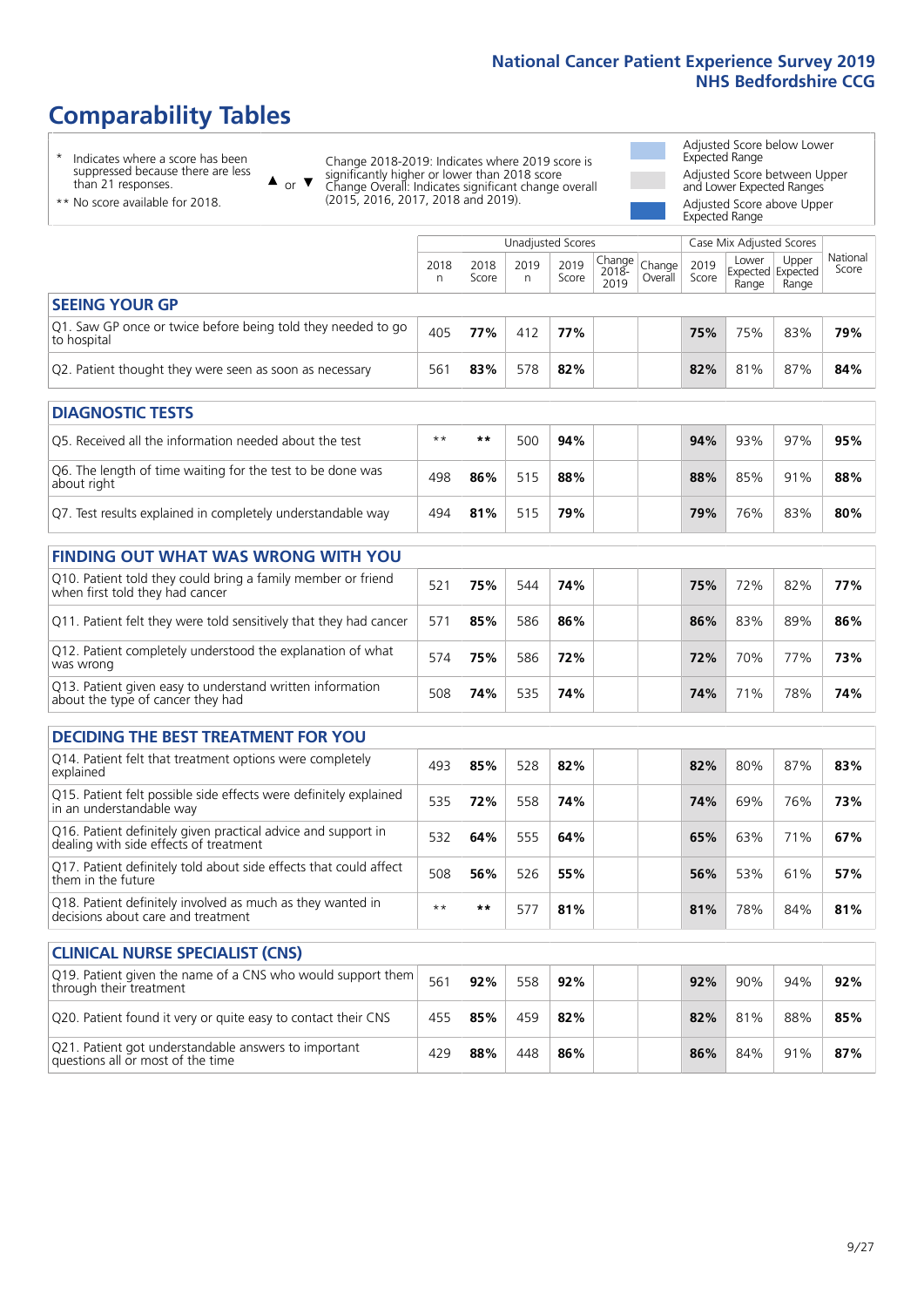# **Comparability Tables**

\* Indicates where a score has been suppressed because there are less than 21 responses.

\*\* No score available for 2018.

 $\triangle$  or  $\nabla$ 

Change 2018-2019: Indicates where 2019 score is significantly higher or lower than 2018 score Change Overall: Indicates significant change overall (2015, 2016, 2017, 2018 and 2019).

Adjusted Score below Lower Expected Range Adjusted Score between Upper and Lower Expected Ranges Adjusted Score above Upper Expected Range

|                                                                                                                   |              |               | Unadjusted Scores |               |                         |                   |               | Case Mix Adjusted Scores |                                     |                   |
|-------------------------------------------------------------------------------------------------------------------|--------------|---------------|-------------------|---------------|-------------------------|-------------------|---------------|--------------------------|-------------------------------------|-------------------|
|                                                                                                                   | 2018<br>n    | 2018<br>Score | 2019<br>n         | 2019<br>Score | Change<br>2018-<br>2019 | Change<br>Overall | 2019<br>Score | Lower<br>Range           | Upper<br>Expected Expected<br>Range | National<br>Score |
| <b>SUPPORT FOR PEOPLE WITH CANCER</b>                                                                             |              |               |                   |               |                         |                   |               |                          |                                     |                   |
| Q22. Hospital staff gave information about support or self-help<br>groups for people with cancer                  | 398          | 84%           | 442               | 86%           |                         |                   | 86%           | 85%                      | 91%                                 | 88%               |
| Q23. Hospital staff discussed or gave information about the<br>impact cancer could have on day to day activities  | 364          | 82%           | 376               | 82%           |                         |                   | 82%           | 80%                      | 88%                                 | 84%               |
| Q24. Hospital staff gave information on getting financial help or<br>possible benefits                            | 268          | 65%           | 258               | 62%           |                         |                   | 63%           | 56%                      | 69%                                 | 63%               |
| Q25. Hospital staff told patient they could get free prescriptions                                                | 250          | 83%           | 239               | 77%           |                         |                   | 78%           | 77%                      | 87%                                 | 82%               |
| <b>OPERATIONS</b>                                                                                                 |              |               |                   |               |                         |                   |               |                          |                                     |                   |
| Q27. Beforehand, patient had all the information needed about<br>the operation                                    | 328          | 96%           | 306               | 95%           |                         |                   | 95%           | 94%                      | 98%                                 | 96%               |
| Q28. Afterwards, staff completely explained how operation had<br>gone in understandable way                       | 325          | 82%           | 302               | 82%           |                         |                   | 82%           | 75%                      | 84%                                 | 79%               |
| <b>HOSPITAL CARE AS AN INPATIENT</b>                                                                              |              |               |                   |               |                         |                   |               |                          |                                     |                   |
| Q30. Hospital staff didn't talk in front of patient as if patient<br>wasn't there                                 | $\star\star$ | $***$         | 277               | 86%           |                         |                   | 84%           | 79%                      | 88%                                 | 84%               |
| Q31. Patient had confidence and trust in all doctors treating<br>them                                             | $\star\star$ | $***$         | 278               | 81%           |                         |                   | 80%           | 79%                      | 88%                                 | 84%               |
| Q32. Patient's family or someone close definitely felt able to talk<br>to a doctor                                | $\star\star$ | $***$         | 241               | 69%           |                         |                   | 70%           | 67%                      | 78%                                 | 72%               |
| Q33. Patient had confidence and trust in all the ward nurses<br>treating them                                     | $* *$        | **            | 277               | 73%           |                         |                   | 73%           | 69%                      | 79%                                 | 74%               |
| Q34. Patient thought there were always or nearly always<br>enough nurses on duty to care for them                 | $**$         | $***$         | 273               | 64%           |                         |                   | 64%           | 59%                      | 70%                                 | 64%               |
| Q35. All hospital staff asked patient what name they prefer to<br>be called by                                    | $**$         | $***$         | 274               | 66%           |                         |                   | 67%           | 63%                      | 79%                                 | 71%               |
| Q36. Patient always given enough privacy when discussing<br>condition or treatment                                | $\star\star$ | $***$         | 274               | 82%           |                         |                   | 82%           | 80%                      | 89%                                 | 85%               |
| Q37. Patient definitely found hospital staff to discuss worries or<br>fears during their inpatient visit          | $* *$        | **            | 209               | 45%           |                         |                   | 46%           | 45%                      | 59%                                 | 52%               |
| Q38. Hospital staff definitely did everything they could to help<br>control pain                                  | $* *$        | $***$         | 253               | 81%           |                         |                   | 81%           | 78%                      | 87%                                 | 83%               |
| Q39. Patient always felt they were treated with respect and<br>dignity while in hospital                          | $\star\star$ | $***$         | 276               | 84%           |                         |                   | 84%           | 84%                      | 92%                                 | 88%               |
| Q40. Patient given clear written information about what should<br>or should not do after leaving hospital         | $**$         | $***$         | 260               | 86%           |                         |                   | 86%           | 82%                      | 90%                                 | 86%               |
| Q41. Hospital staff told patient who to contact if worried about<br>condition or treatment after leaving hospital | $\star\star$ | $***$         | 259               | 93%           |                         |                   | 92%           | 91%                      | 97%                                 | 94%               |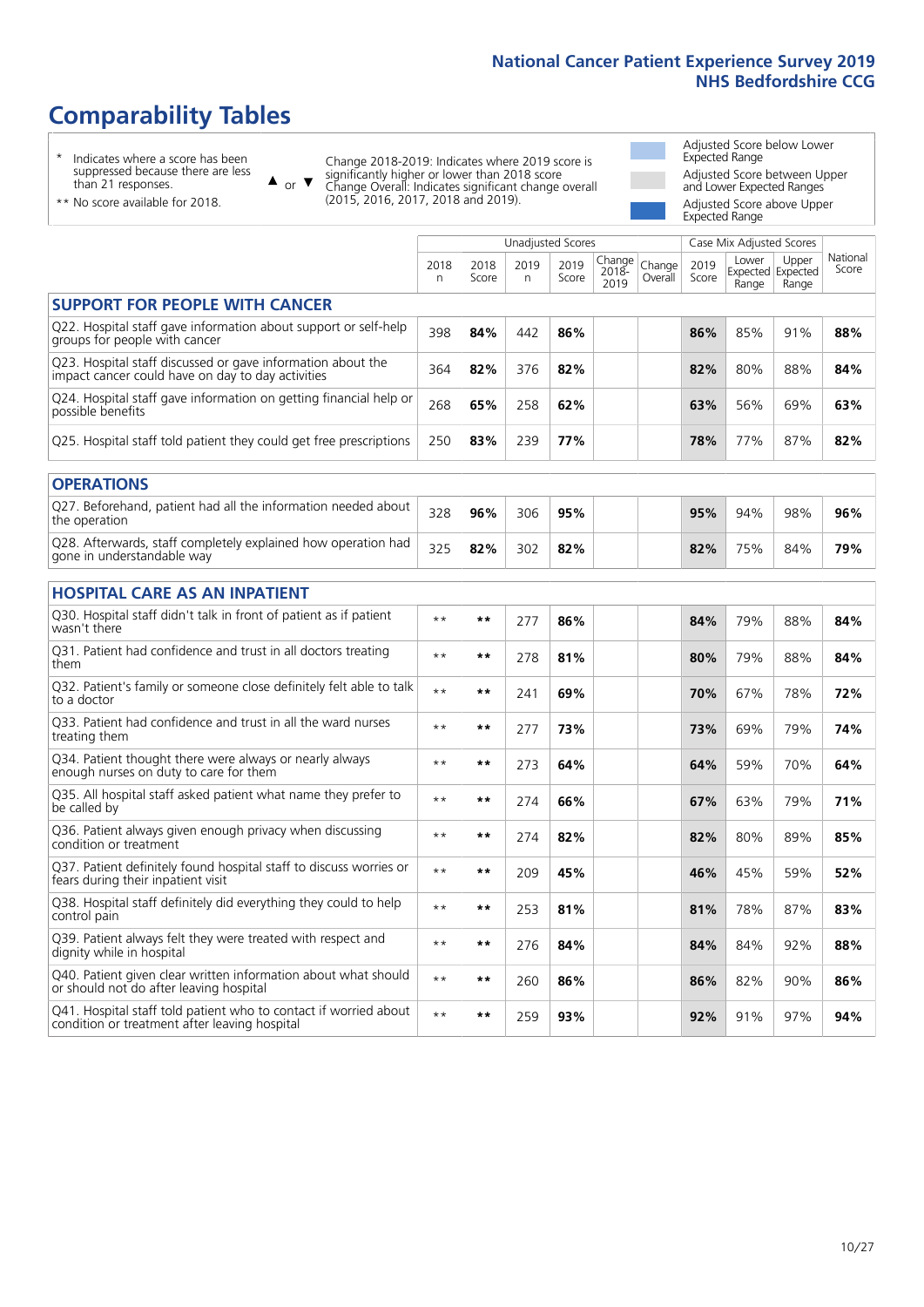Unadjusted Scores **Case Mix Adjusted Scores** 

# **Comparability Tables**

\* Indicates where a score has been suppressed because there are less than 21 responses.

 $\triangle$  or  $\nabla$ 

Change 2018-2019: Indicates where 2019 score is significantly higher or lower than 2018 score Change Overall: Indicates significant change overall (2015, 2016, 2017, 2018 and 2019).

Adjusted Score below Lower Expected Range Adjusted Score between Upper and Lower Expected Ranges Adjusted Score above Upper Expected Range

|  | ** No score available for 2018. |  |  |
|--|---------------------------------|--|--|
|  |                                 |  |  |

|                                                                                                                       | 2018<br>n | 2018<br>Score | 2019<br>n. | 2019<br>Score | Change<br>$2018 -$<br>2019 | Change<br>Overall | 2019<br>Score | Lower<br>Range | Upper<br>Expected Expected<br>Range | National<br>Score |
|-----------------------------------------------------------------------------------------------------------------------|-----------|---------------|------------|---------------|----------------------------|-------------------|---------------|----------------|-------------------------------------|-------------------|
| <b>HOSPITAL CARE AS A DAY PATIENT / OUTPATIENT</b>                                                                    |           |               |            |               |                            |                   |               |                |                                     |                   |
| Q43. Patient definitely found hospital staff to discuss worries or<br>fears during their outpatient or day case visit | 393       | 72%           | 402        | 68%           |                            |                   | 68%           | 66%            | 75%                                 | 71%               |
| Q44. Cancer doctor had the right documents at patient's last<br>outpatient appointment                                | 479       | 94%           | 485        | 95%           |                            |                   | 95%           | 94%            | 98%                                 | 96%               |
| Q46. Beforehand patient completely had all information needed<br>about radiotherapy treatment                         | 111       | 86%           | 103        | 83%           |                            |                   | 83%           | 80%            | 93%                                 | 86%               |
| Q47. Patient completely given understandable information<br>about whether radiotherapy was working                    | 94        | 64%           | 87         | 61%           |                            |                   | 62%           | 50%            | 70%                                 | 60%               |
| Q49. Beforehand patient completely had all information needed<br>about chemotherapy treatment                         | 238       | 85%           | 242        | 83%           |                            |                   | 83%           | 80%            | 89%                                 | 84%               |
| Q50. Patient given enough information about whether<br>chemotherapy was working in a completely understandable way    | 213       | 77%           | 223        | 65%           |                            |                   | 64%           | 61%            | 74%                                 | 68%               |
| <b>HOME CARE AND SUPPORT</b>                                                                                          |           |               |            |               |                            |                   |               |                |                                     |                   |
| Q51. Hospital staff definitely gave family or someone close all<br>the information needed to help care at home        | 452       | 61%           | 475        | 59%           |                            |                   | 59%           | 55%            | 64%                                 | 60%               |
| Q52. Patient definitely given enough support from health or<br>social services during treatment                       | 264       | 53%           | 271        | 51%           |                            |                   | 51%           | 44%            | 60%                                 | 52%               |
| Q53. Patient definitely given enough support from health or<br>social services after treatment                        | 149       | 50%           | 166        | 49%           |                            |                   | 49%           | 37%            | 53%                                 | 45%               |
| <b>CARE FROM YOUR GENERAL PRACTICE</b>                                                                                |           |               |            |               |                            |                   |               |                |                                     |                   |
| Q54. GP given enough information about patient's condition<br>and treatment                                           | 501       | 95%           | 483        | 95%           |                            |                   | 95%           | 93%            | 97%                                 | 95%               |
| Q55. General practice staff definitely did everything they could<br>to support patient during treatment               | 365       | 53%           | 372        | 53%           |                            |                   | 53%           | 53%            | 64%                                 | 58%               |
| <b>YOUR OVERALL NHS CARE</b>                                                                                          |           |               |            |               |                            |                   |               |                |                                     |                   |
| Q56. Different people treating and caring for patient always<br>work well together to give best possible care         | $* *$     | $***$         | 555        | 68%           |                            |                   | 68%           | 69%            | 77%                                 | 73%               |
| Q57. Patient given a care plan                                                                                        | 445       | 33%           | 454        | 36%           |                            |                   | 38%           | 33%            | 42%                                 | 38%               |
| Q58. Overall the administration of care was good or very good                                                         | 566       | 85%           | 578        | 84%           |                            | ▼                 | 85%           | 86%            | 91%                                 | 89%               |
| Q59. Patient felt length of time for attending clinics and<br>appointments for cancer was about right                 | 559       | 64%           | 578        | 66%           |                            |                   | 66%           | 63%            | 75%                                 | 69%               |
| Q60. Someone discussed with patient whether they would like<br>to take part in cancer research                        | 547       | 27%           | 546        | 25%           |                            |                   | 25%           | 22%            | 39%                                 | 30%               |
| Q61. Patient's average rating of care scored from very poor to<br>very good                                           | 561       | 8.7           | 567        | 8.7           |                            |                   | 8.7           | 8.7            | 8.9                                 | 8.8               |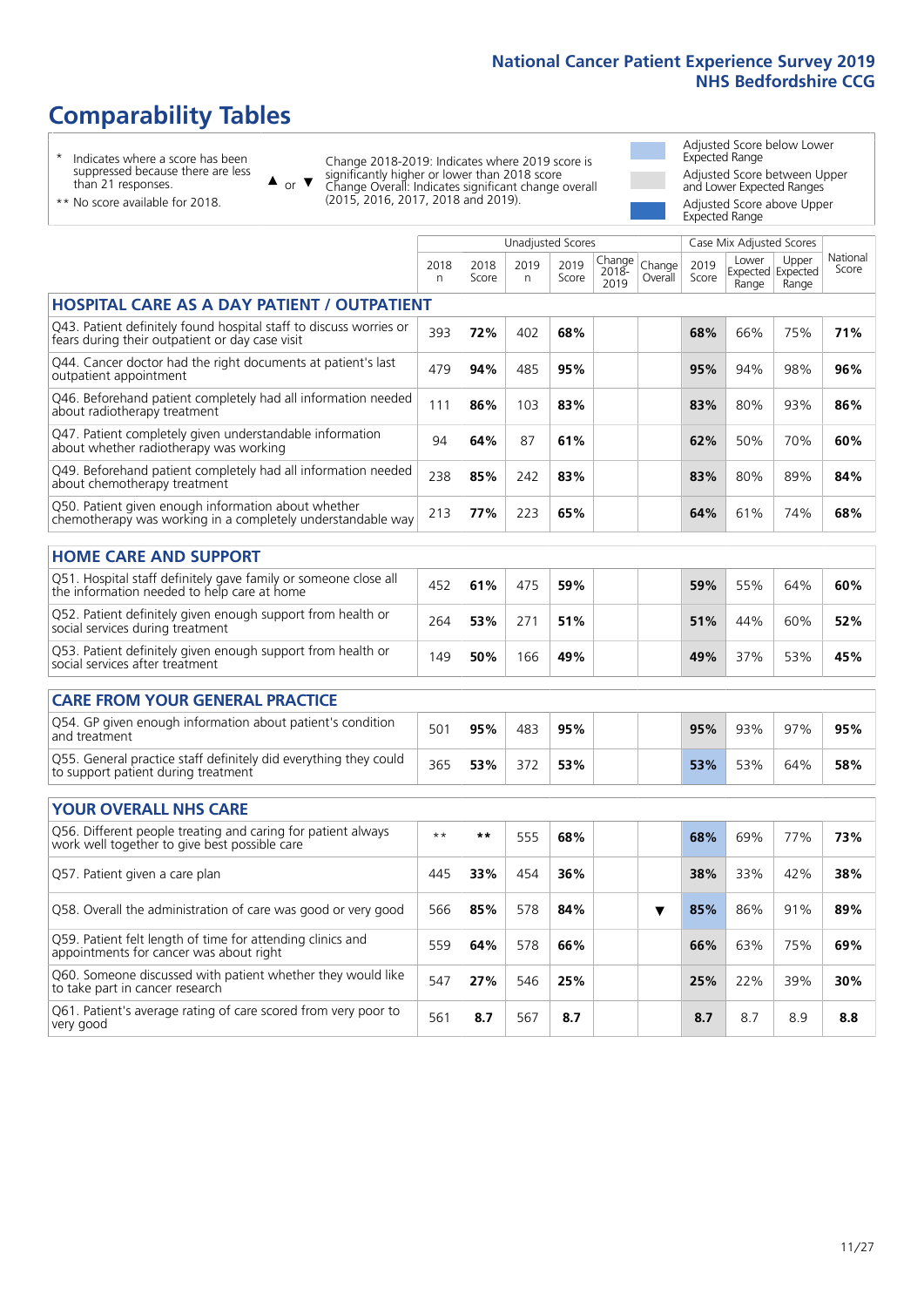- \* Indicates where a score has been suppressed because there are less than 21 responses.
- n.a. Indicates that there were no respondents for that tumour group.

| <b>SEEING YOUR GP</b>                           |            |         |               |                             |                    |                |                  |          | Tumour Group |         |                                                     |                 |           |             |                |
|-------------------------------------------------|------------|---------|---------------|-----------------------------|--------------------|----------------|------------------|----------|--------------|---------|-----------------------------------------------------|-----------------|-----------|-------------|----------------|
|                                                 |            | Brain   | <b>Breast</b> | Colorectal<br>LGT           | ᠊ᢛ<br>Gynaecologic | Haematological | Head and<br>Neck | Lung     | Prostate     | Sarcoma | Skin                                                | Upper<br>Gastro | Irologica | Other       | All<br>Cancers |
| Q1. Saw GP once or twice before being told they | <b>CCG</b> | $\star$ |               | 94% 70% 61% 65%             |                    |                | $\star$          | $^\star$ | 84%          |         | 91%                                                 | $\star$         |           | 67% 74% 77% |                |
| needed to go to hospital                        | National   | 59%     |               | 94% 75% 77% 67% 79% 71% 82% |                    |                |                  |          |              |         | 71% 90% 74% 83% 74% 79%                             |                 |           |             |                |
| Q2. Patient thought they were seen as soon as   | <b>CCG</b> | $\star$ |               | 90% 86% 77% 75%             |                    |                | $\star$          | $\star$  | 92%          |         | 84%                                                 | $\star$         |           | 79% 76% 82% |                |
| necessary                                       | National   | 79%     |               |                             |                    |                |                  |          |              |         | 89% 83% 81% 82% 81% 84% 86% 69% 85% 79% 85% 79% 84% |                 |           |             |                |

#### **DIAGNOSTIC TESTS** Tumour Group

|                                                   |                                                                  | Brain<br>CNS | <b>Breast</b> | Colorectal<br>LGT | Gynaecological | Haematological | Head and<br>Neck | Lung    | Prostate | Sarcoma             | Skin    | Upper<br>Gastro | rological | Other       | All<br>Cancers |
|---------------------------------------------------|------------------------------------------------------------------|--------------|---------------|-------------------|----------------|----------------|------------------|---------|----------|---------------------|---------|-----------------|-----------|-------------|----------------|
| Q5. Received all the information needed about     | <b>CCG</b>                                                       | $\star$      | 96% 92%       |                   |                | 90%            | $\star$          | $\star$ | 97%      |                     | $\star$ | $\star$         |           | 93% 98% 94% |                |
| the test                                          | National                                                         | 93%          | 95%           | 95%               | 93%            |                |                  |         |          | 95% 93% 95% 95% 93% | 96%     | 95%             |           |             | 95% 95% 95%    |
| Q6. The length of time waiting for the test to be | <b>CCG</b>                                                       | $\star$      |               | $92\%$ 89%        | 91%            | 85%            | $\star$          | $\star$ | 87%      | $\star$             | 81%     | $\star$         |           |             | 88% 89% 88%    |
| done was about right                              | National 84% 91% 88% 86% 89% 88% 87% 87% 81% 87% 84% 87% 86% 88% |              |               |                   |                |                |                  |         |          |                     |         |                 |           |             |                |
| Q7. Test results explained in completely          | <b>CCG</b>                                                       | $\star$      |               | 86% 81% 82% 74%   |                |                | $\star$          | $\star$ | 84%      | $\star$             | 86%     |                 |           |             | 84% 63% 79%    |
| understandable way                                | National 71% 83% 82% 77% 77% 79% 80% 80% 78% 84% 75% 80% 76% 80% |              |               |                   |                |                |                  |         |          |                     |         |                 |           |             |                |

| <b>FINDING OUT WHAT WAS WRONG WITH YOU</b>        |            |         |               |                             |                |                    |                        |         | <b>Tumour Group</b> |         |         |                 |            |         |                |
|---------------------------------------------------|------------|---------|---------------|-----------------------------|----------------|--------------------|------------------------|---------|---------------------|---------|---------|-----------------|------------|---------|----------------|
|                                                   |            | Brain   | <b>Breast</b> | olorectal.<br>LGT<br>$\cup$ | Gynaecological | aematological<br>Ĩ | ad and<br>Neck<br>Head | Lung    | Prostate            | Sarcoma | Skin    | Upper<br>Gastro | Irological | Other   | All<br>Cancers |
| Q10. Patient told they could bring a family       | CCG        | $\star$ | 82%           | 82%                         | 71%            | 72%                | $\star$                | $\star$ | 73%                 | $\star$ | 77%     | $\star$         | 69%        | 69%     | 74%            |
| member or friend when first told they had cancer  | National   | 85%     | 82%           | 82%                         | 71%            | 71%                | 71%                    | 77%     | 79%                 | 73%     | 69%     | 76%             | 73%        | 75%     | 77%            |
| Q11. Patient felt they were told sensitively that | CCG        | $\star$ |               |                             | 88% 87% 85%    | 79%                | $\star$                | $\star$ | 87%                 | $\ast$  | 100%    |                 | 89%        | 86% 86% |                |
| they had cancer                                   | National   | 79%     |               |                             | 89% 87% 82%    | 84% 87%            |                        | 83%     | 86%                 | 84%     |         | 89% 81%         |            | 84% 83% | 86%            |
| Q12. Patient completely understood the            | <b>CCG</b> | $\star$ | 78%           | 72%                         | 81%            | 55%                | $\star$                | $\star$ | 78%                 | $\star$ | 88%     |                 | 78%        | 62%     | 72%            |
| explanation of what was wrong                     | National   | 66%     | 77%           | 79%                         | 73%            | 60%                | 78%                    | 76%     | 79%                 | 67%     | 80%     | 70%             | 77%        |         | 70% 73%        |
| Q13. Patient given easy to understand written     | CCG        | $\star$ | 78%           | 64%                         | 77%            | 73%                | $\star$                | $\star$ | 86%                 | $\star$ | 91%     | $\star$         | 72%        | 62%     | 74%            |
| information about the type of cancer they had     | National   | 66%     | 78%           | 73%                         | 71%            | 76%                | 69%                    | 67% 83% |                     |         | 67% 84% | 67%             | 74%        | 65%     | 74%            |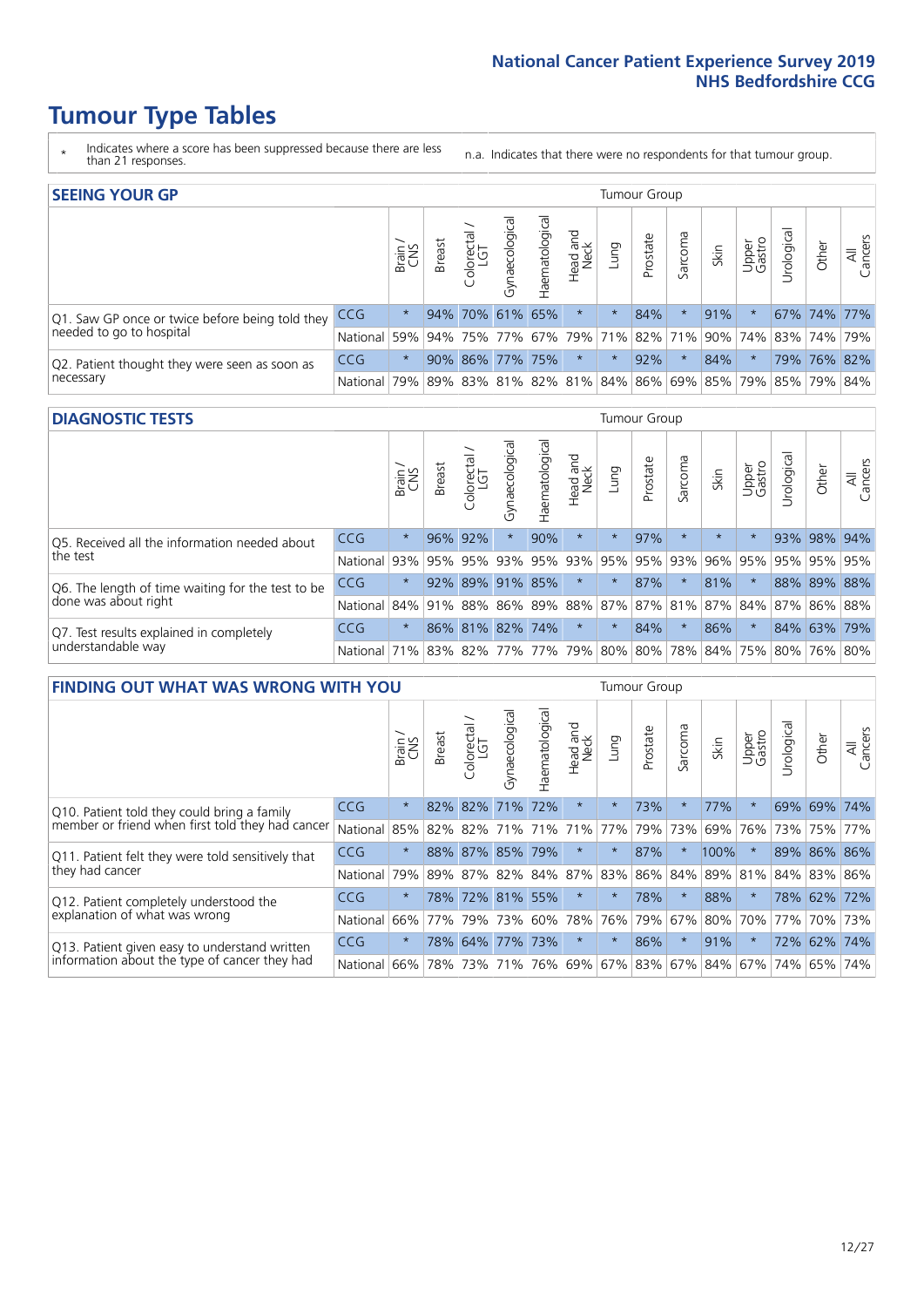\* Indicates where a score has been suppressed because there are less than 21 responses.

n.a. Indicates that there were no respondents for that tumour group.

| <b>DECIDING THE BEST TREATMENT FOR YOU</b>         |            |         |               |                            |                 |                |                        |         | <b>Tumour Group</b> |                                     |         |                 |            |             |                |
|----------------------------------------------------|------------|---------|---------------|----------------------------|-----------------|----------------|------------------------|---------|---------------------|-------------------------------------|---------|-----------------|------------|-------------|----------------|
|                                                    |            | Brain   | <b>Breast</b> | olorectal<br>LGT<br>$\cup$ | Gynaecological  | Haematological | ad and<br>Neck<br>Head | Lung    | Prostate            | Sarcoma                             | Skin    | Upper<br>Gastro | Jrological | Other       | All<br>Cancers |
| Q14. Patient felt that treatment options were      | CCG        | $\star$ | 87%           | 85%                        | 90%             | 63%            | $\star$                | $\star$ | 78%                 | $\star$                             | 91%     | $\star$         | 89%        | 74%         | 82%            |
| completely explained                               | National   | 85%     | 85%           | 85%                        |                 | 85% 82%        | 87%                    | 84%     | 83%                 | 83%                                 | 89%     | 81%             |            | 83% 79% 83% |                |
| Q15. Patient felt possible side effects were       | <b>CCG</b> | $\star$ | 78%           |                            | 70% 84% 63%     |                | $\star$                | $\star$ | 73%                 |                                     | 87%     | $\star$         |            | 72% 71% 74% |                |
| definitely explained in an understandable way      | National   | 69%     | 74%           | 76%                        |                 | 75% 69%        | 73%                    | 74%     | 73%                 | 73%                                 | 77%     | 72%             | 71%        | 70%         | 73%            |
| Q16. Patient definitely given practical advice and | CCG        | $\star$ | 70%           | 58%                        | 71% 48%         |                | $\star$                | $\star$ | 64%                 | $\star$                             | 86%     | $\star$         |            | 67% 59% 64% |                |
| support in dealing with side effects of treatment  | National   | 63%     | 70%           | 70%                        |                 | 69% 65%        | 70%                    | 69%     | 65%                 | 66%                                 | 71%     | 66%             |            | 63% 64%     | 67%            |
| Q17. Patient definitely told about side effects    | CCG        | $\star$ | 59%           |                            | 46% 52% 36%     |                | $\star$                | $\star$ | 70%                 | $^\star$                            | $\star$ | $\star$         |            | 60% 42% 55% |                |
| that could affect them in the future               | National   | 62%     | 57%           | 59%                        |                 | 56% 51%        | 64%                    | 56%     | 66%                 | 54%                                 | 66%     | 53%             |            | 56% 52%     | 57%            |
| Q18. Patient definitely involved as much as they   | <b>CCG</b> | $\star$ |               |                            | 81% 83% 88% 67% |                | $\star$                | $\star$ | 88%                 | $\ast$                              | 91%     | $\star$         |            | 82% 79% 81% |                |
| wanted in decisions about care and treatment       | National   | 79%     |               |                            |                 |                |                        |         |                     | 81% 83% 81% 80% 81% 81% 84% 81% 87% |         | 79%             |            | 79% 78% 81% |                |

#### **CLINICAL NURSE SPECIALIST (CNS)** Tumour Group

|                                             |                                                          | Brain   | <b>Breast</b> | Colorectal<br>LGT | त्त<br>Gynaecologic                         | ক<br>Haematologic | Head and<br>Neck | Lung        | Prostate | Sarcoma | Skin    | Upper<br>Gastro | Irological | Other       | All<br>Cancers |
|---------------------------------------------|----------------------------------------------------------|---------|---------------|-------------------|---------------------------------------------|-------------------|------------------|-------------|----------|---------|---------|-----------------|------------|-------------|----------------|
| Q19. Patient given the name of a CNS who    | <b>CCG</b>                                               | $\star$ |               | 97% 94%           | 96% 91%                                     |                   | $\star$          |             | 92%      |         | 100%    |                 |            | 79% 92% 92% |                |
| would support them through their treatment  | National                                                 | 95%     |               | 95% 92%           | 95%                                         | 92%               | 91%              | 94% 91% 91% |          |         | 91%     | 93%             | 85%        | 89%         | 92%            |
| Q20. Patient found it very or quite easy to | CCG                                                      | $\star$ |               |                   | 85% 86% 100% 69%                            |                   | $\star$          | $\star$     | 79%      |         | $\star$ |                 |            | 75% 88%     | 82%            |
| contact their CNS                           | National I                                               |         |               |                   | 86% 84% 88% 85% 87% 86% 86% 80% 86% 90% 85% |                   |                  |             |          |         |         |                 |            | 83% 83%     | 85%            |
| Q21. Patient got understandable answers to  | CCG                                                      | $\star$ |               | 86% 80%           |                                             | 83%               | $\star$          | $^\star$    | 89%      | $\star$ | $\star$ | $\star$         |            | 84% 89% 86% |                |
| important questions all or most of the time | National 82% 87% 89% 86% 89% 88% 86% 87% 87% 93% 86% 87% |         |               |                   |                                             |                   |                  |             |          |         |         |                 |            |             | 86% 87%        |

| <b>SUPPORT FOR PEOPLE WITH CANCER</b>                                                             |            |         |               |                        |                |                |                        |          | Tumour Group |          |         |                 |           |             |                |
|---------------------------------------------------------------------------------------------------|------------|---------|---------------|------------------------|----------------|----------------|------------------------|----------|--------------|----------|---------|-----------------|-----------|-------------|----------------|
|                                                                                                   |            | Brain   | <b>Breast</b> | olorectal.<br>LGT<br>Ũ | Gynaecological | Haematological | ad and<br>Neck<br>Head | Lung     | Prostate     | Sarcoma  | Skin    | Upper<br>Gastro | Jrologica | Other       | All<br>Cancers |
| Q22. Hospital staff gave information about<br>support or self-help groups for people with         | <b>CCG</b> | $\star$ | 90%           | 85%                    | $\star$        | 77%            | $\star$                | $^\star$ | 96%          | $\star$  | $\star$ | $\star$         | 81%       | 82% 86%     |                |
| cancer                                                                                            | National   | 92%     | 92%           | 88%                    | 87%            | 86%            | 88%                    | 87%      | 91%          | 86%      | 90%     | 88%             | 81%       | 83%         | 88%            |
| Q23. Hospital staff discussed or gave information<br>about the impact cancer could have on day to | CCG        | $\star$ | 83%           | 82%                    | $\star$        | 77%            | $\star$                | $\star$  | 92%          | $\star$  | $\star$ | $\star$         |           | 70% 74% 82% |                |
| day activities                                                                                    | National   | 84%     | 86%           | 85%                    | 82%            | 84%            | 84%                    | 83%      | 88%          | 81%      | 86%     | 83%             | 78%       | 79%         | 84%            |
| Q24. Hospital staff gave information on getting                                                   | CCG        | $\star$ | 57%           | $\star$                | $\star$        | 63%            | $\ast$                 | $^\star$ | 54%          | $^\star$ | $\star$ | $\star$         |           | 54% 67%     | 62%            |
| financial help or possible benefits                                                               | National   | 78%     |               | 68% 61%                | 66%            | 61%            | 67%                    | 72%      | 55%          | 64%      | 60%     | 64%             | 47%       | 59%         | 63%            |
| Q25. Hospital staff told patient they could get                                                   | <b>CCG</b> | $\star$ | 86%           | 76%                    | $\star$        | 80%            | $\ast$                 | $^\star$ | 56%          | $\star$  | $\star$ | $\star$         | $^\star$  | 76%         | 77%            |
| free prescriptions                                                                                | National   | 82%     |               | 81% 83%                | 79%            |                | 87% 84% 86% 80%        |          |              | 78%      | 71%     | 84%             | 73%       | 81%         | 82%            |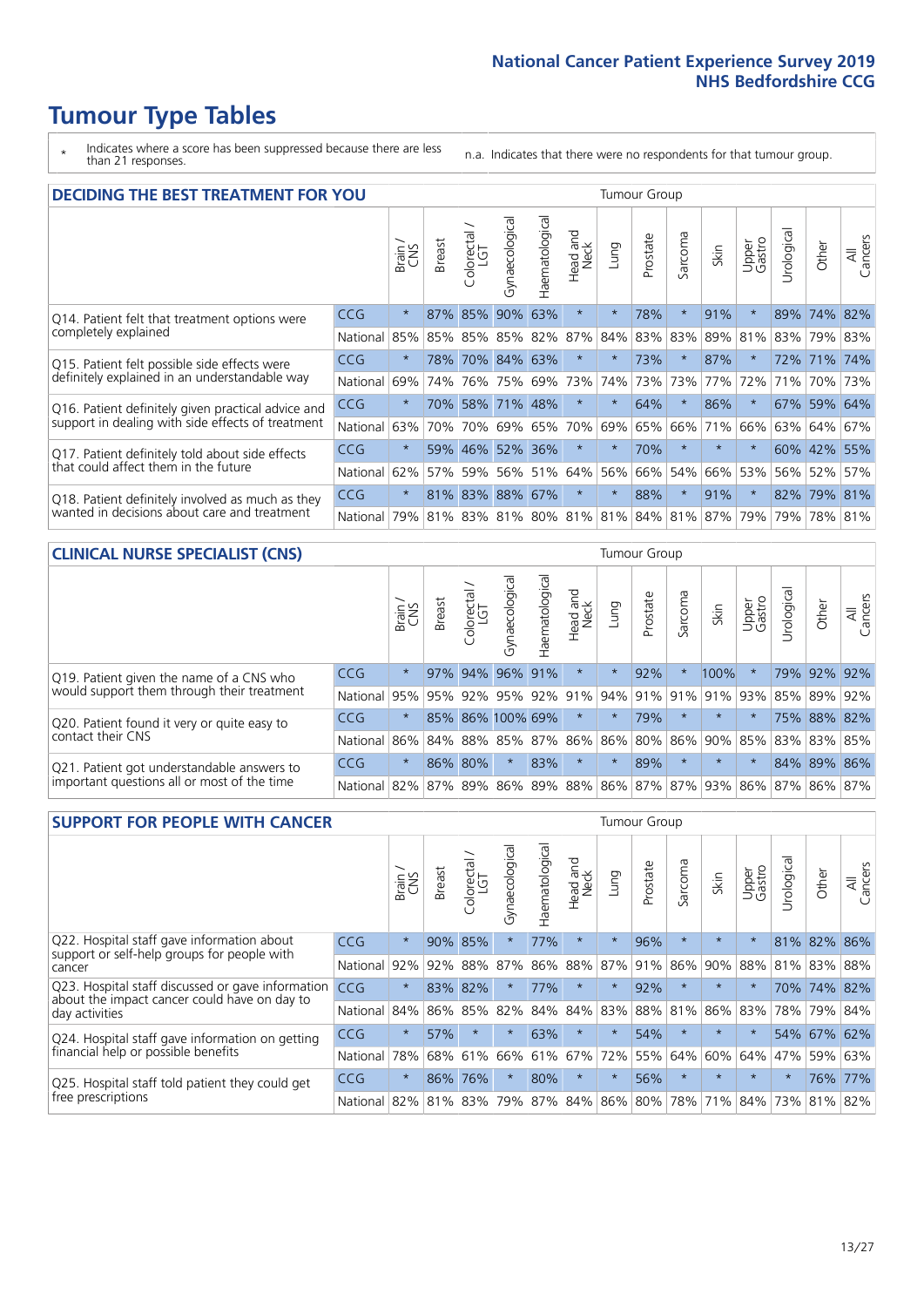- \* Indicates where a score has been suppressed because there are less than 21 responses.
- n.a. Indicates that there were no respondents for that tumour group.

| <b>OPERATIONS</b>                                |              |         |               |                   |                    |                |                     |             | Tumour Group |         |                                             |                 |            |             |                |
|--------------------------------------------------|--------------|---------|---------------|-------------------|--------------------|----------------|---------------------|-------------|--------------|---------|---------------------------------------------|-----------------|------------|-------------|----------------|
|                                                  |              | Brain   | <b>Breast</b> | Colorectal<br>LGT | ᠊ᢛ<br>Gynaecologic | Haematological | Head and<br>Neck    | <b>Dung</b> | Prostate     | Sarcoma | Skin                                        | Upper<br>Gastro | Jrological | Other       | All<br>Cancers |
| Q27. Beforehand, patient had all the information | CCG          | $\star$ |               | 97% 93%           | $\star$            | $\star$        | $\star$             | $\star$     | 92%          |         | 100%                                        | $\star$         |            | 94% 91%     | 95%            |
| needed about the operation                       | National     | $96\%$  |               | 97% 96%           | 96%                |                |                     |             |              |         | 94% 96% 95% 97% 95% 96% 96% 95% 95% 95% 96% |                 |            |             |                |
| Q28. Afterwards, staff completely explained how  | <b>CCG</b>   | $\star$ |               | 78% 81%           | $\star$            | $\star$        | $\star$             | $^\star$    | 78%          |         | 95%                                         | $\star$         |            | 94% 75% 82% |                |
| operation had gone in understandable way         | National 76% |         |               |                   |                    |                | 79% 83% 79% 78% 79% |             |              |         | 79% 78% 80% 82% 79%                         |                 |            | 76% 77%     | 79%            |

#### **HOSPITAL CARE AS AN INPATIENT** Tumour Group

|                                                                                                   |              | Brain   | Breast  | Colorectal /<br>LGT | Gynaecological | Haematological | Head and<br>Neck | Lung        | Prostate | Sarcoma | Skin            | Upper<br>Gastro | Urological | Other       | All<br>Cancers |
|---------------------------------------------------------------------------------------------------|--------------|---------|---------|---------------------|----------------|----------------|------------------|-------------|----------|---------|-----------------|-----------------|------------|-------------|----------------|
| Q30. Hospital staff didn't talk in front of patient                                               | CCG          | $\star$ | 90%     | 78%                 | $\star$        | 97%            | $\star$          | $\star$     | 81%      | $\star$ | $\star$         | $\star$         |            | 79% 89% 86% |                |
| as if patient wasn't there                                                                        | National     | 81%     | 86%     | 81%                 | 83%            | 84%            | 83%              | 81%         | 88%      | 86%     | 86%             | 81%             | 83%        | 82%         | 84%            |
| 031. Patient had confidence and trust in all<br>doctors treating them                             | CCG          | $\star$ | 83%     | 90%                 | $\star$        | 66%            | $\star$          | $\star$     | 77%      | $\star$ | $\star$         |                 |            | 86% 70% 81% |                |
|                                                                                                   | National     | 82%     |         | 83% 85%             | 83%            | 82%            |                  | 87% 83%     | 89%      | 86%     | 85%             | 81%             | 85%        | 80% 84%     |                |
| Q32. Patient's family or someone close definitely<br>felt able to talk to a doctor                | CCG          | $\star$ | 78%     | 54%                 |                | 69%            | $\star$          | $\star$     | $\star$  | $\star$ | $\star$         | $\star$         |            | 78% 61% 69% |                |
|                                                                                                   | National     | 67%     | 72%     | 73%                 | 72%            | 74%            | 75%              | 74%         | 72%      | 71%     | 74%             | 73%             | 71%        | 69%         | 72%            |
| Q33. Patient had confidence and trust in all the<br>ward nurses treating them                     | CCG          | $\star$ |         | 73% 65%             | $\star$        | 72%            | $\star$          | $\star$     | 69%      | $\star$ | $\star$         |                 |            | 77% 67% 73% |                |
|                                                                                                   | National     | 72%     | 73%     | 72%                 | 71%            | 77%            | 75%              | 77%         | 79%      | 74%     | 75%             | 73%             | 77%        | 69%         | 74%            |
| Q34. Patient thought there were always or nearly<br>always enough nurses on duty to care for them | CCG          | $\star$ | 68%     | 62%                 | $\star$        | 66%            | $\star$          | $\star$     | 50%      | $\star$ | $\star$         | $\star$         |            | 63% 64%     | 64%            |
|                                                                                                   | National     | 68%     | 64%     | 62%                 | 63%            | 63%            | 65%              | 68%         | 72%      | 65%     | 70%             | 65%             | 66%        | 60%         | 64%            |
| Q35. All hospital staff asked patient what name                                                   | CCG          | $\star$ | 67%     | 68%                 | $\star$        | 68%            | $\star$          | $\star$     | 65%      | $\star$ | $\star$         |                 |            | 74% 52%     | 66%            |
| they prefer to be called by                                                                       | National     | 68%     | 62%     | 74%                 | 65%            | 72%            | 71%              | 76%         | 72%      | 74%     | 70%             | 78%             | 76%        | 69%         | 71%            |
| Q36. Patient always given enough privacy when                                                     | CCG          | $\star$ | 83%     | 80%                 | $\star$        | 94%            | $\star$          | $\star$     | 81%      | $\star$ | $\star$         |                 |            | 76% 74% 82% |                |
| discussing condition or treatment                                                                 | National     | 78%     |         | 84% 85%             | 81%            |                |                  | 86% 87% 84% | 88%      | 84%     | 84%             | 84%             | 85%        | 82%         | 85%            |
| Q37. Patient definitely found hospital staff to                                                   | CCG          | $\star$ | 49%     | 32%                 | $\star$        | 56%            | $\star$          | $\star$     | $\star$  | $\star$ | $\star$         | $\star$         | 52%        | $\star$     | 45%            |
| discuss worries or fears during their inpatient visit                                             | National     | 45%     |         | 51% 55%             | 51%            | 56%            | 52%              | 49%         | 53%      | 54%     | 51%             | 53%             | 49%        | 46%         | 52%            |
| Q38. Hospital staff definitely did everything they                                                | CCG          | $\star$ | 86% 79% |                     | $\star$        | 78%            | $\star$          | $\star$     | 60%      | $\star$ | $\star$         | $\star$         | 82%        | 79%         | 81%            |
| could to help control pain                                                                        | National     | 85%     | 83%     | 84%                 | 82%            | 82%            | 80%              | 84%         | 85%      | 83%     | 85%             | 82%             | 81%        | 82%         | 83%            |
| Q39. Patient always felt they were treated with                                                   | CCG          | $\star$ |         | 88% 79%             | $\star$        | 84%            | $\star$          | $\star$     | 81%      | $\star$ | $\star$         |                 |            | 86% 78%     | 84%            |
| respect and dignity while in hospital                                                             | National     | 85%     |         | 87% 87%             | 85%            |                |                  | 89% 87% 88% | 91%      | 89%     | 89%             | 88%             |            | 90% 86% 88% |                |
| Q40. Patient given clear written information<br>about what should or should not do after leaving  | CCG          | $\star$ | 93% 87% |                     | $\star$        | 77%            | $\star$          | $\star$     | 88%      | $\star$ | $\star$         | $\star$         |            | 84% 67%     | 86%            |
| hospital                                                                                          | National     | 80%     | 89%     | 86%                 | 86%            | 83%            |                  | 87% 82%     | 91%      | 85%     | 90%             | 82%             | 87%        | 83%         | 86%            |
| Q41. Hospital staff told patient who to contact<br>if worried about condition or treatment after  | CCG          | $\star$ | 98%     | 92%                 | $\star$        | 94%            | $\star$          | $\star$     | 88%      | $\star$ | $\star$         | $\star$         |            | 86% 96%     | 93%            |
| leaving hospital                                                                                  | National 94% |         |         | 95% 95% 93%         |                |                |                  | 96% 93% 92% |          |         | 96% 94% 95% 92% |                 |            | 92% 93% 94% |                |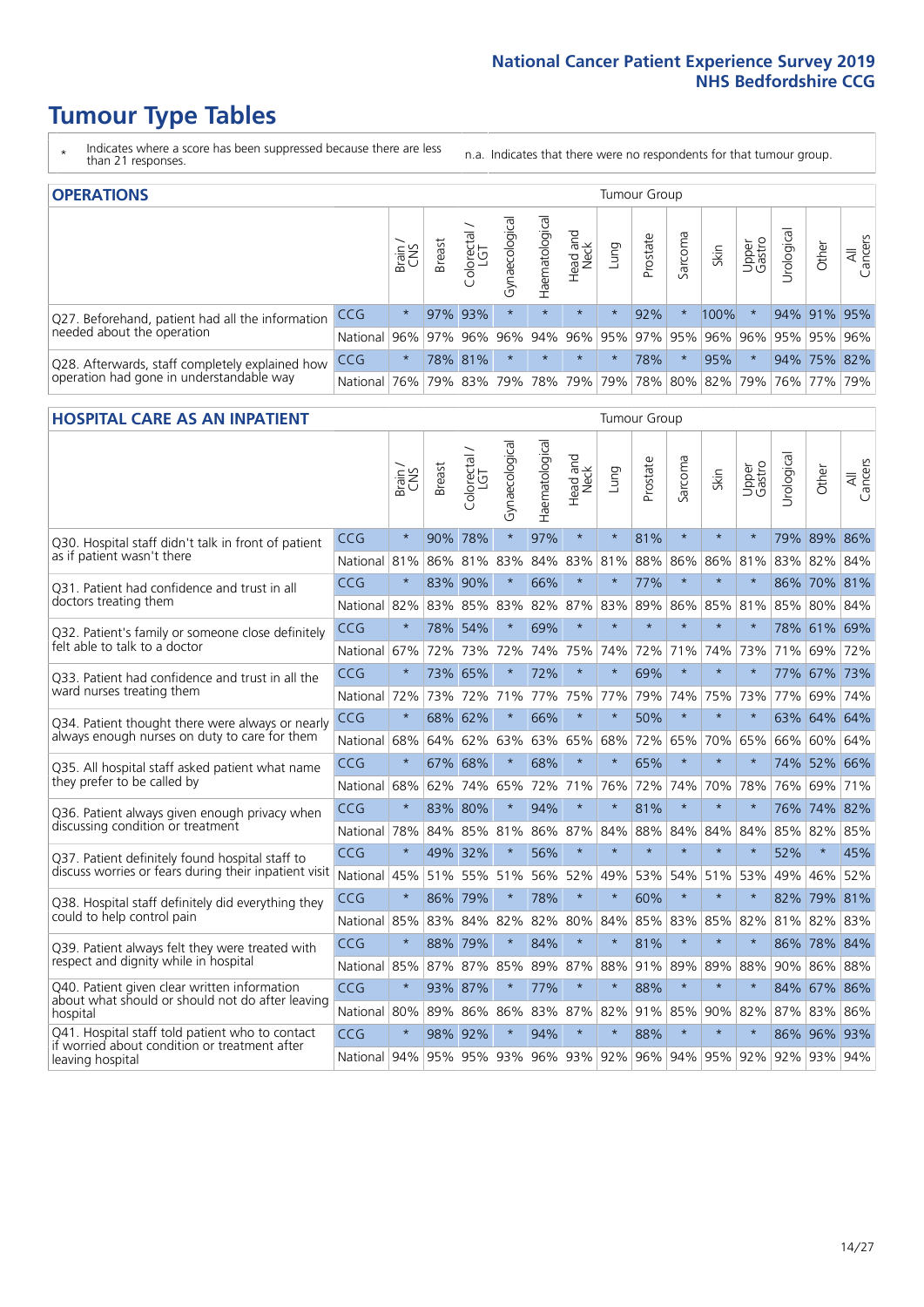# **Tumour Type Tables**

- \* Indicates where a score has been suppressed because there are less than 21 responses.
- n.a. Indicates that there were no respondents for that tumour group.

| <b>HOSPITAL CARE AS A DAY PATIENT / OUTPATIENT</b>                                                                    |            |         |               |                       |                |                |                                 |         | <b>Tumour Group</b> |         |         |                 |            |         |                |  |  |
|-----------------------------------------------------------------------------------------------------------------------|------------|---------|---------------|-----------------------|----------------|----------------|---------------------------------|---------|---------------------|---------|---------|-----------------|------------|---------|----------------|--|--|
|                                                                                                                       |            | Brain   | <b>Breast</b> | olorectal<br>LGT<br>Ũ | Gynaecological | Haematological | <b>Bad and<br/>Neck</b><br>Head | Lung    | Prostate            | Sarcoma | Skin    | Upper<br>Gastro | Urological | Other   | All<br>Cancers |  |  |
| Q43. Patient definitely found hospital staff to                                                                       | CCG        | $\star$ | 59%           | 68%                   | $\star$        | 74%            | $\star$                         | $\star$ | 66%                 | $\star$ | $\star$ | $\star$         | 68%        | 61%     | 68%            |  |  |
| discuss worries or fears during their outpatient or<br>day case visit                                                 | National   | 66%     | 68%           | 73%                   | 70%            | 73%            | 72%                             | 70%     | 74%                 | 72%     | 72%     | 71%             | 67%        | 68%     | 71%            |  |  |
| Q44. Cancer doctor had the right documents at<br>patient's last outpatient appointment                                | <b>CCG</b> | $\star$ | 96%           | 98%                   | $\star$        | 91%            | $\star$                         | $\star$ | 94%                 | $\star$ | 100%    |                 | 96%        | 95%     | 95%            |  |  |
|                                                                                                                       | National   | 94%     | 96%           | 96%                   | 96%            | 97%            | 96%                             | 96%     | 96%                 | 96%     | 96%     | 94%             | 96%        | 95%     | 96%            |  |  |
| Q46. Beforehand patient completely had                                                                                | CCG        | $\star$ | 80%           | $\star$               |                |                | $\star$                         | $\star$ | $\star$             | $\star$ |         | $\star$         | $\star$    | $\ast$  | 83%            |  |  |
| all information needed about radiotherapy<br>treatment                                                                | National   | 91%     | 88%           | 83%                   | 88%            | 84%            | 86%                             | 86%     | 88%                 | 88%     | 84%     | 86%             | 83%        | 84%     | 86%            |  |  |
| Q47. Patient completely given understandable                                                                          | CCG        | $\star$ | 57%           | $\star$               | $\star$        |                | $\star$                         | $\star$ | $\star$             | $\star$ |         | $\star$         | $\star$    | $\star$ | 61%            |  |  |
| information about whether radiotherapy was<br>working                                                                 | National   | 56%     | 60%           | 57%                   | 61%            | 62%            | 63%                             | 59%     | 60%                 | 67%     | 57%     | 52%             | 59%        | 59%     | 60%            |  |  |
| Q49. Beforehand patient completely had all                                                                            | CCG        | $\star$ | 78%           | 91%                   | $\star$        | 81%            | $\star$                         | $\star$ | $\star$             | $\star$ | $\star$ | $\star$         | $\star$    |         | 76% 83%        |  |  |
| information needed about chemotherapy<br>treatment                                                                    | National   | 80%     | 82%           | 86%                   | 87%            | 85%            | 79%                             | 84%     | 86%                 | 86%     | 90%     | 84%             | 85%        | 85%     | 84%            |  |  |
| Q50. Patient given enough information about<br>whether chemotherapy was working in a<br>completely understandable way | <b>CCG</b> | n.a.    | 52%           | $\star$               | $\star$        | 65%            | $\star$                         | $\star$ | $\star$             | $\star$ | $\star$ | $\star$         | $\star$    | 69%     | 65%            |  |  |
|                                                                                                                       | National   | 54%     | 62%           | 64%                   | 68%            | 75%            | 57%                             | 67%     | 66%                 | 71%     | 79%     | 61%             | 68%        | 69%     | 68%            |  |  |

#### **HOME CARE AND SUPPORT** Tumour Group

|                                                                                                                   |            | Brain   | <b>Breast</b> | olorectal.<br>LGT<br>Ũ | σ<br>Ü<br>Gynaecologi | Haematological | ad and<br>Neck<br>Head | <b>Lung</b> | Prostate | Sarcoma | Skin    | Upper<br>Gastro | rological | Other       | All<br>Cancers |
|-------------------------------------------------------------------------------------------------------------------|------------|---------|---------------|------------------------|-----------------------|----------------|------------------------|-------------|----------|---------|---------|-----------------|-----------|-------------|----------------|
| Q51. Hospital staff definitely gave family or<br>someone close all the information needed to<br>help care at home | <b>CCG</b> | $\star$ |               | 65% 64%                | $\star$               | 44%            | $\ast$                 | $\star$     | 63%      | $\star$ | $\star$ | $\star$         |           | 65% 52%     | 59%            |
|                                                                                                                   | National   | 58%     |               | 58% 63%                | 57%                   | 62%            | 67%                    | 59%         | 61%      |         | 62% 65% | 60%             |           | 59% 55%     | 60%            |
| Q52. Patient definitely given enough support<br>from health or social services during treatment                   | <b>CCG</b> | $\star$ |               | 66% 41%                | $\star$               | 25%            | $\star$                | $\star$     | 64%      | $\star$ | $\star$ | $\star$         |           | 60% 39% 51% |                |
|                                                                                                                   | National   | 42%     | 52%           | 60%                    |                       | 45% 51%        | 59%                    | 50%         | 48%      |         | 53% 57% | 54%             |           | 48% 51%     | 52%            |
| Q53. Patient definitely given enough support<br>from health or social services after treatment                    | CCG        | $\star$ | 58%           |                        | $\star$               |                | $\star$                | $\star$     | $\star$  | $\star$ | $\star$ | $\star$         | $\star$   | 43%         | 49%            |
|                                                                                                                   | National   | 39%     |               | 41% 53%                | 39%                   | 43%            | 56%                    | 40%         | 46%      | 48%     | 59%     | 47%             | 44%       | 44%         | 45%            |

| <b>CARE FROM YOUR GENERAL PRACTICE</b>                                                                     |              |         |               |                        |                |                | <b>Tumour Group</b>         |         |          |         |         |                 |                      |             |                |
|------------------------------------------------------------------------------------------------------------|--------------|---------|---------------|------------------------|----------------|----------------|-----------------------------|---------|----------|---------|---------|-----------------|----------------------|-------------|----------------|
|                                                                                                            |              | Brain,  | <b>Breast</b> | ー<br>Colorectal<br>LGT | Gynaecological | Haematological | Head and<br>Neck            | Lung    | Prostate | Sarcoma | Skin    | Upper<br>Gastro | $\sigma$<br>Urologic | Other       | All<br>Cancers |
| Q54. GP given enough information about<br>patient's condition and treatment                                | CCG          | $\star$ |               | 97% 98%                |                | 96%            | $\star$                     | $\star$ | 93%      | $\star$ | $\star$ | $\star$         |                      | 94% 95% 95% |                |
|                                                                                                            | National 91% |         |               |                        | 96% 95% 95%    |                | 96% 94% 94% 96% 94% 96% 93% |         |          |         |         |                 | 95% 94% 95%          |             |                |
| Q55. General practice staff definitely did<br>everything they could to support patient during<br>treatment | <b>CCG</b>   | $\star$ |               | 47% 60%                |                | 38%            | $\star$                     | $\star$ | 74%      | $\star$ | $\star$ |                 |                      | 59% 43% 53% |                |
|                                                                                                            | National 55% |         |               |                        | 58% 59% 56%    |                | 56% 59% 56% 64% 56% 65% 59% |         |          |         |         |                 |                      | 59% 55% 58% |                |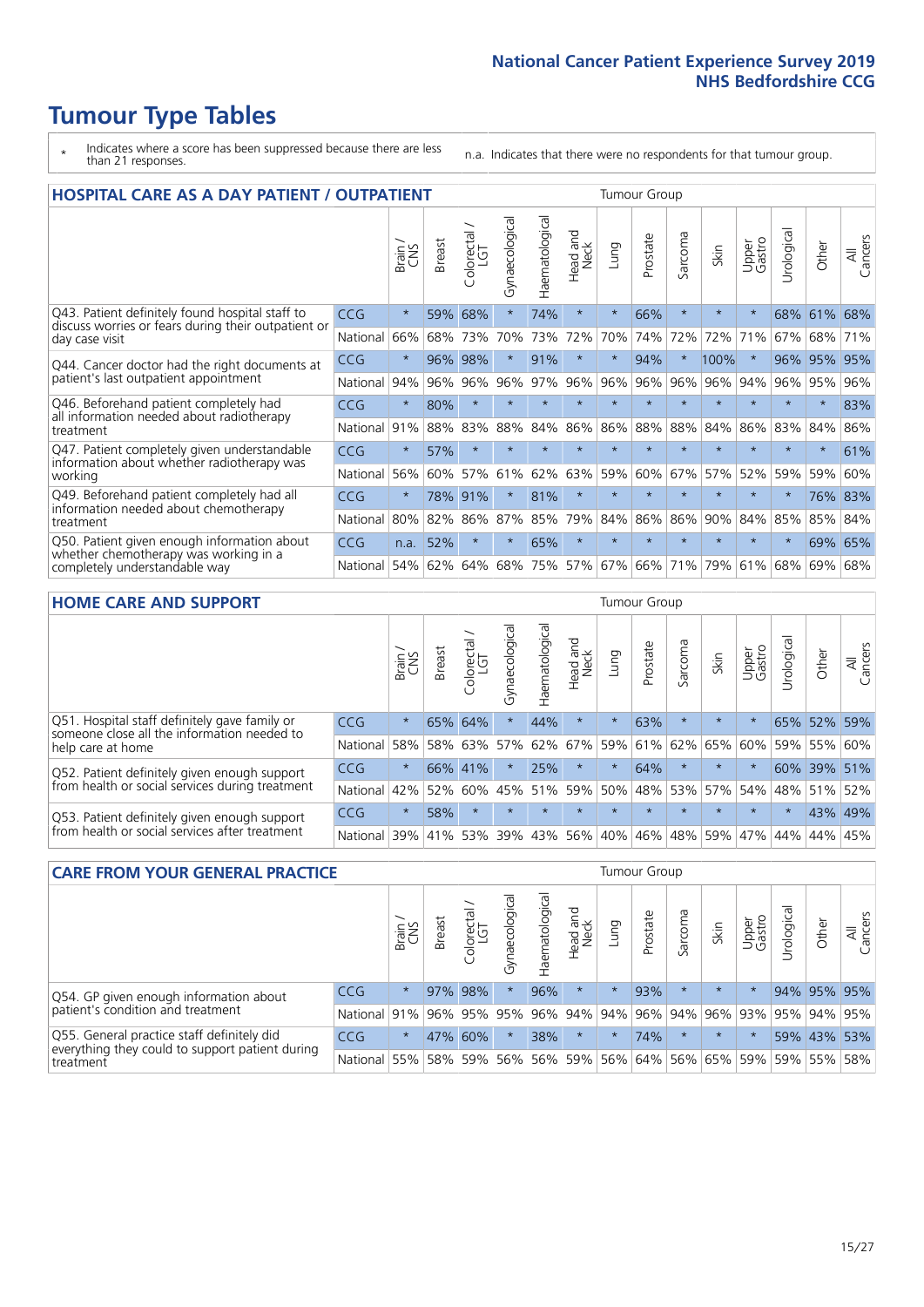- \* Indicates where a score has been suppressed because there are less than 21 responses.
- n.a. Indicates that there were no respondents for that tumour group.

#### **YOUR OVERALL NHS CARE** THE CONSTRUCTION OF THE THROUP GROUP TUMOUR GROUP

| I YON OVERALL NI IS CARL                                                                                         | anour oroup |         |               |                             |                |                |                  |          |          |              |        |                 |                |             |                |
|------------------------------------------------------------------------------------------------------------------|-------------|---------|---------------|-----------------------------|----------------|----------------|------------------|----------|----------|--------------|--------|-----------------|----------------|-------------|----------------|
|                                                                                                                  |             | Brain   | <b>Breast</b> | ╮<br>olorectal.<br>LGT<br>Û | Gynaecological | Haematological | Head and<br>Neck | Lung     | Prostate | arcoma<br>ιñ | Skin   | Upper<br>Gastro | लु<br>Urologia | Other       | All<br>Cancers |
| Q56. Different people treating and caring for<br>patient always work well together to give best<br>possible care | <b>CCG</b>  | $\star$ | 68%           | 75%                         | 76%            | 61%            | $\star$          | $^\star$ | 77%      | $\star$      | 92%    |                 | 72%            | 55%         | 68%            |
|                                                                                                                  | National    | 60%     |               | 73% 73%                     | 69%            | 75%            | 73%              | 73%      | 75%      | 70%          | 79%    | 69%             | 74%            | 68%         | 73%            |
| Q57. Patient given a care plan                                                                                   | <b>CCG</b>  | $\star$ |               | 41% 42%                     | 27% 27%        |                | $\star$          | $^\star$ | 50%      | $\star$      | $\ast$ | $\star$         | 26%            | 31% 36%     |                |
|                                                                                                                  | National    | 36%     | 41%           | 40%                         | 34%            | 36%            | 39%              | 36%      | 40%      | 34%          | 44%    | 36%             | 33%            | 31%         | 38%            |
| Q58. Overall the administration of care was good                                                                 | <b>CCG</b>  | $\star$ | 89%           | 83%                         | 81% 80%        |                | $\star$          | $^\star$ | 88%      | $\star$      | 92%    |                 | 74%            | 85%         | 84%            |
| or very good                                                                                                     | National    | 85%     |               | 90% 88%                     | 87% 91%        |                | 90%              | 90%      | 88%      | 88%          | 90%    | 86%             | 85%            | 87% 89%     |                |
| Q59. Patient felt length of time for attending<br>clinics and appointments for cancer was about                  | <b>CCG</b>  | $\star$ | $62\%$        | 72%                         | 68% 57%        |                | $\star$          | $\star$  | 79%      | $\star$      | 72%    |                 |                | 74% 53% 66% |                |
| right                                                                                                            | National    | 58%     | 68%           | 73%                         | 66%            | 66%            | 71%              | 71%      | 76%      | 68%          | 73%    | 66%             | 75%            | 64%         | 69%            |
| Q60. Someone discussed with patient whether                                                                      | <b>CCG</b>  | $\star$ | 19%           | 22%                         | 52%            | 29%            | $\star$          | $\star$  | 13%      | $\star$      | 26%    |                 | 28%            | 26%         | 25%            |
| they would like to take part in cancer research                                                                  | National    | 42%     | 30%           | 32%                         | 31%            | 33%            | 21%              | 34%      | 31%      | 36%          | 20%    | 36%             | 21%            | 32%         | 30%            |
| Q61. Patient's average rating of care scored from<br>very poor to very good                                      | <b>CCG</b>  | $\star$ | 8.8           | 8.3                         | 8.8            | 8.8            | $\star$          | $\star$  | 8.7      | $\star$      | 9.0    | $\star$         | 8.6            | 8.7         | 8.7            |
|                                                                                                                  | National    | 8.6     | 8.9           | 8.8                         | 8.7            | 8.9            | 8.8              | 8.8      | 8.8      | 8.8          | 8.9    | 8.7             | 8.7            | 8.7         | 8.8            |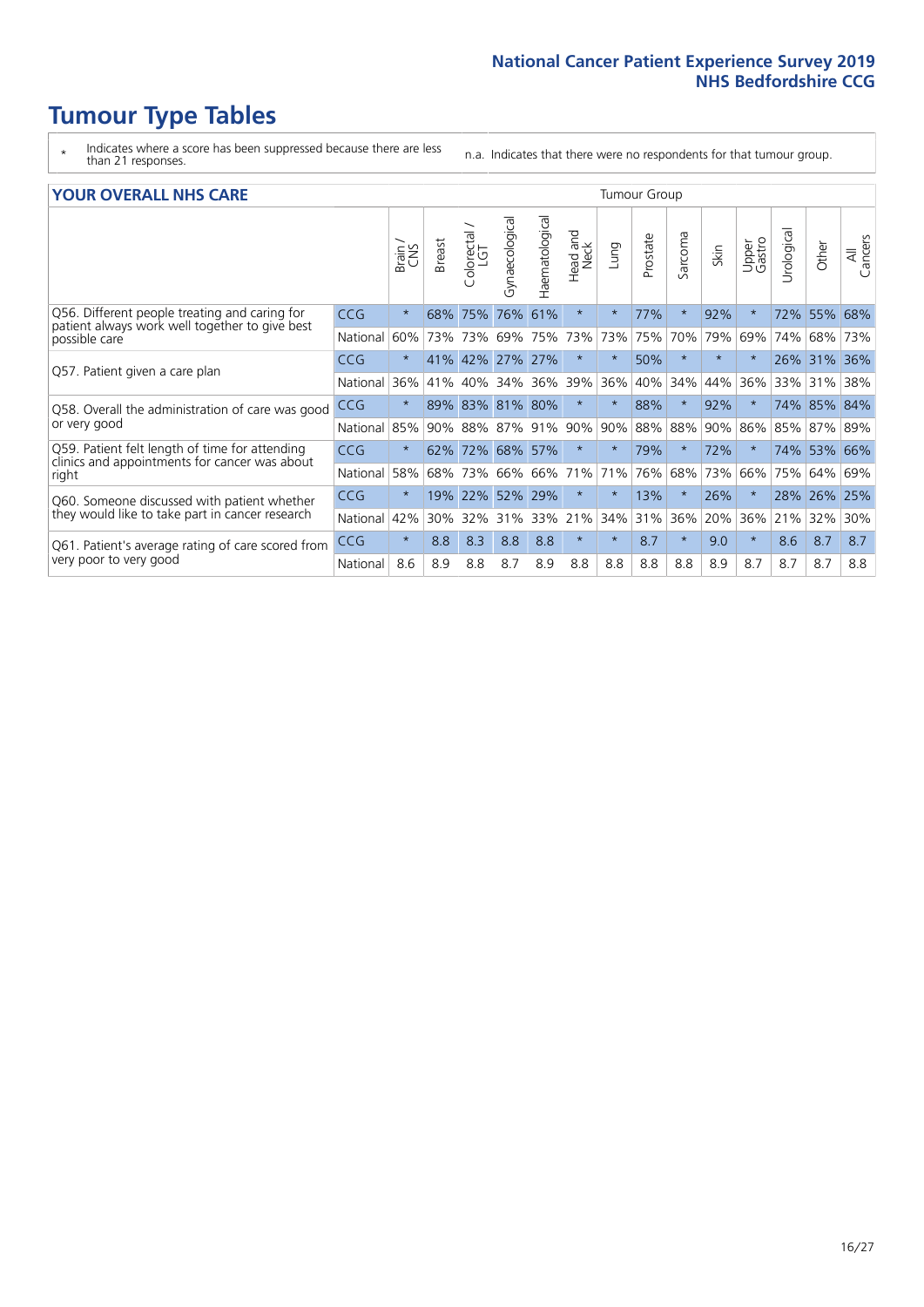### **Year on Year Charts**





#### **DIAGNOSTIC TESTS**





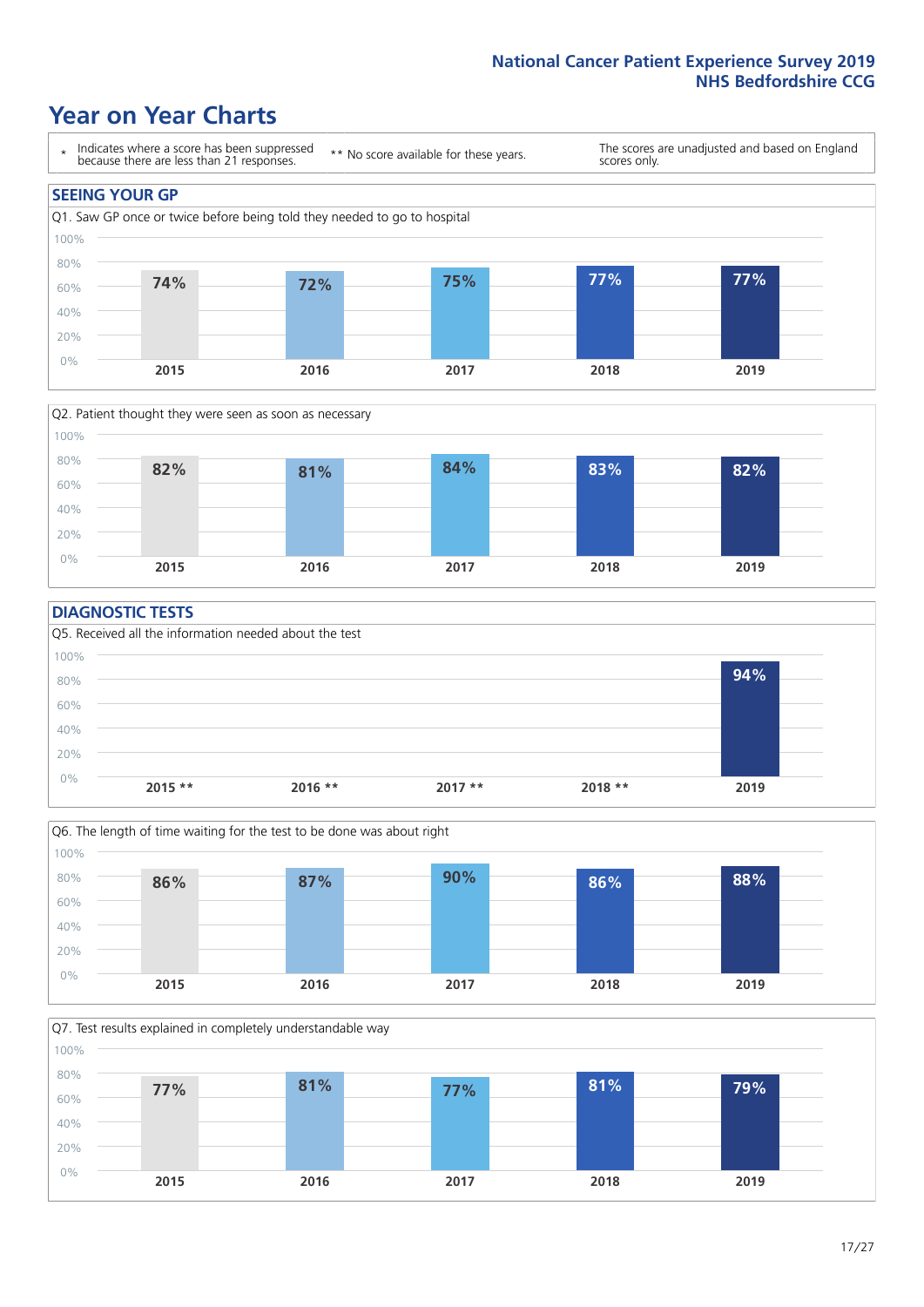### **Year on Year Charts**

\* Indicates where a score has been suppressed because there are less than 21 responses.

\*\* No score available for these years.

The scores are unadjusted and based on England scores only.









#### **DECIDING THE BEST TREATMENT FOR YOU** Q14. Patient felt that treatment options were completely explained 0% 20% 40% 60% 80% 100% **2015 2016 2017 2018 2019 80% 83% 83% 85% 82%**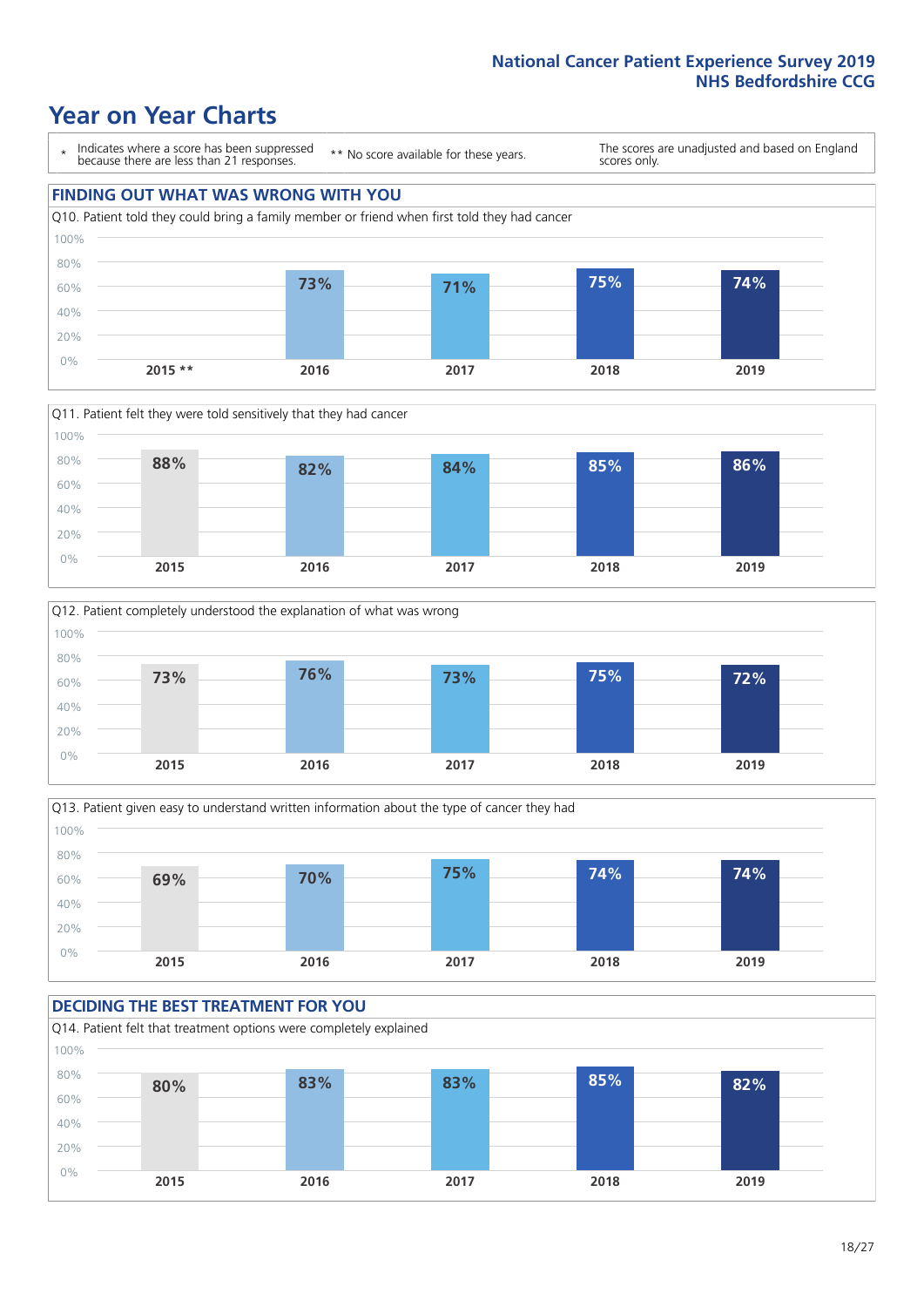### **Year on Year Charts**







Q18. Patient definitely involved as much as they wanted in decisions about care and treatment  $0%$ 20% 40% 60% 80% 100% **2015 \*\* 2016 \*\* 2017 \*\* 2018 \*\* 2019 81%**

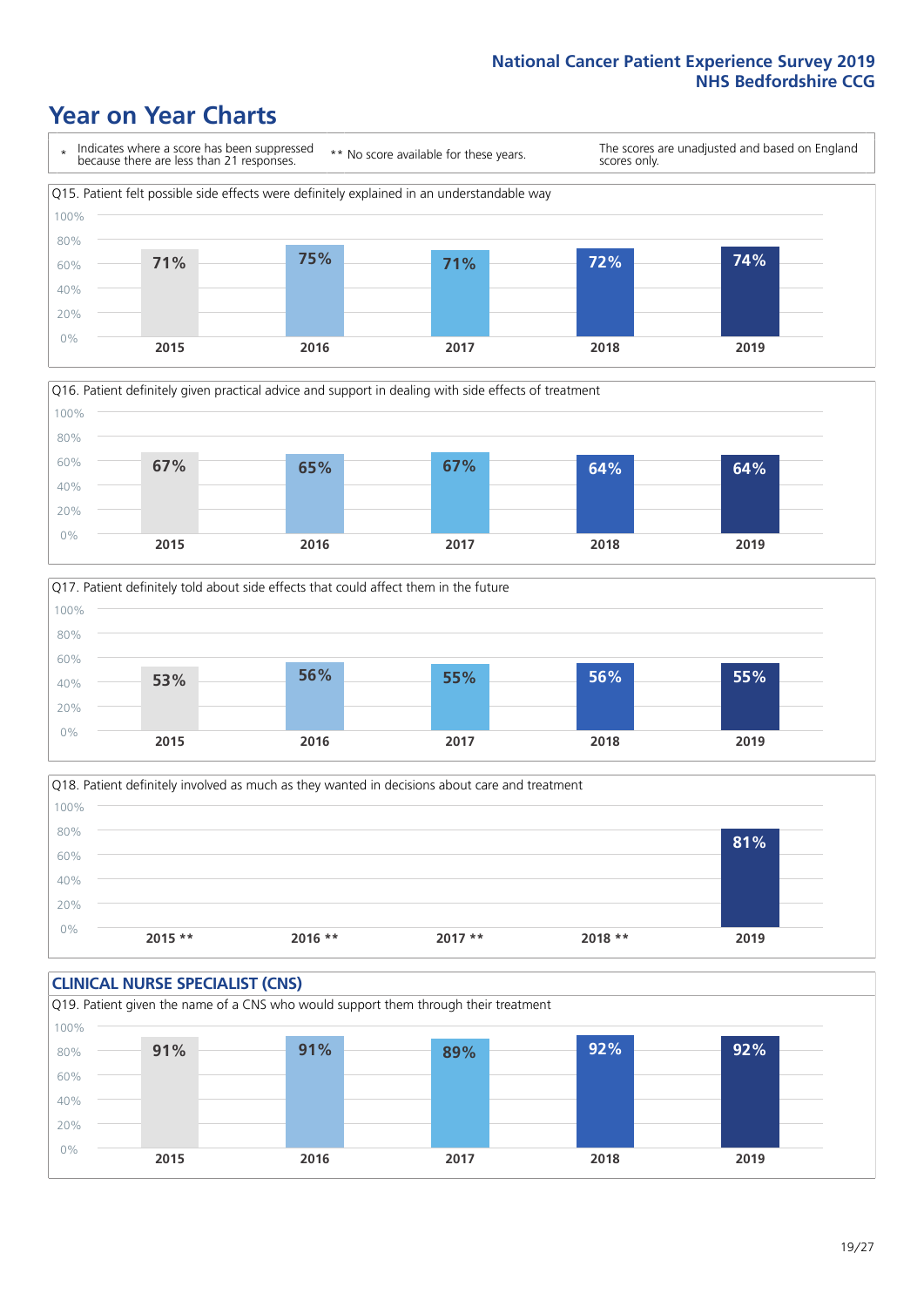### **Year on Year Charts**











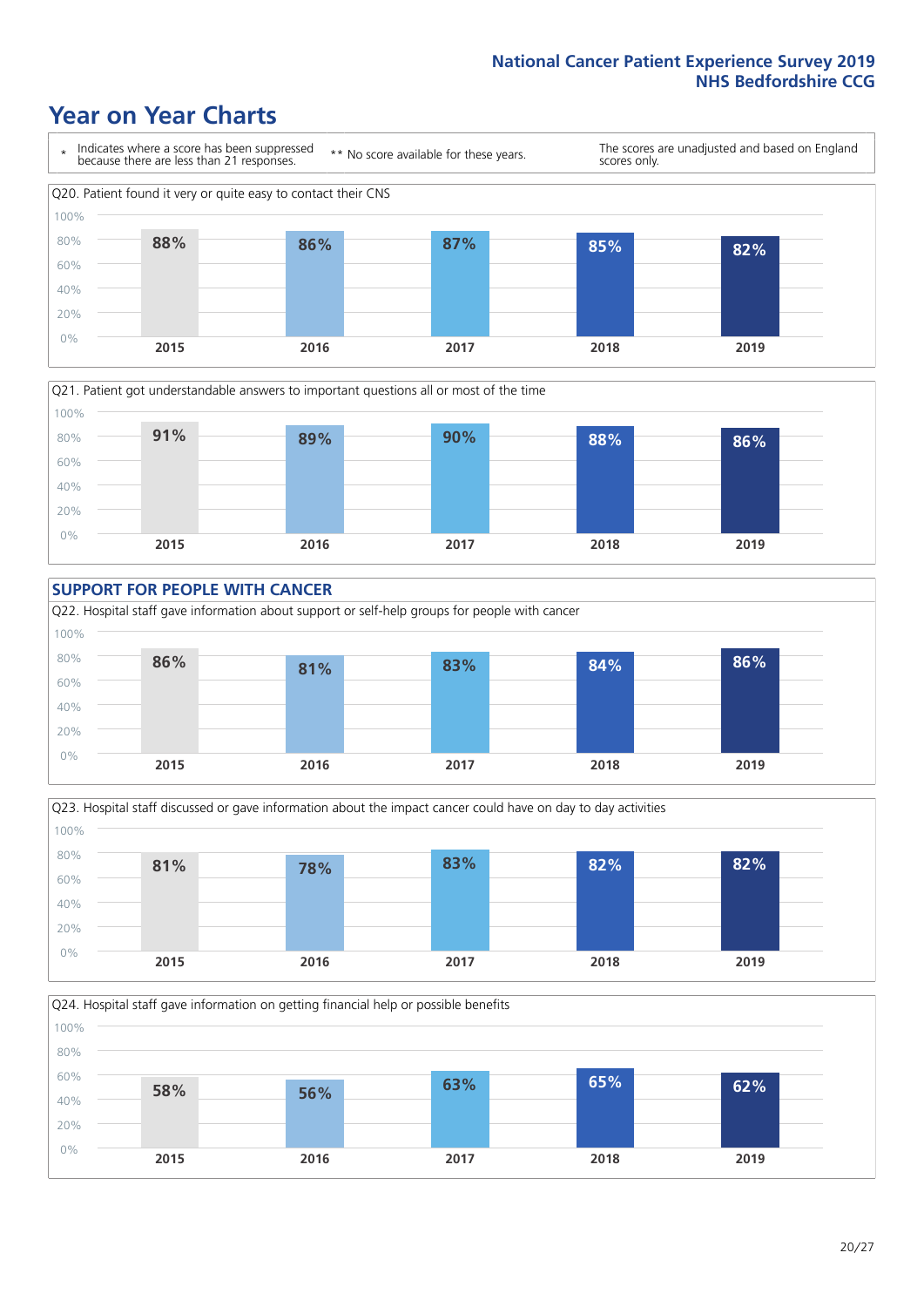### **Year on Year Charts**



#### **OPERATIONS**





### **HOSPITAL CARE AS AN INPATIENT** Q30. Hospital staff didn't talk in front of patient as if patient wasn't there 0% 20% 40% 60% 80% 100% **2015 \*\* 2016 \*\* 2017 \*\* 2018 \*\* 2019 86%**

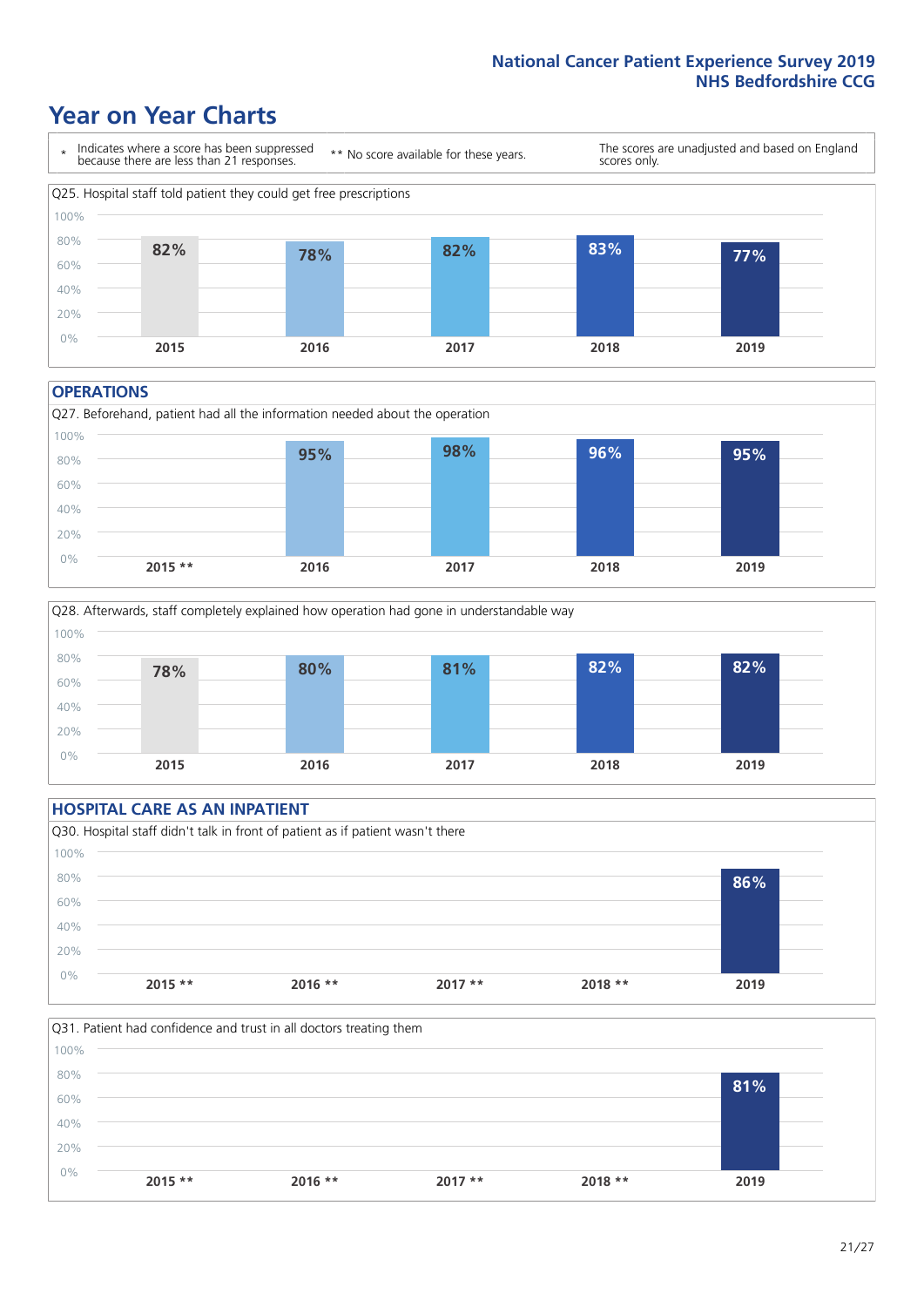### **Year on Year Charts**









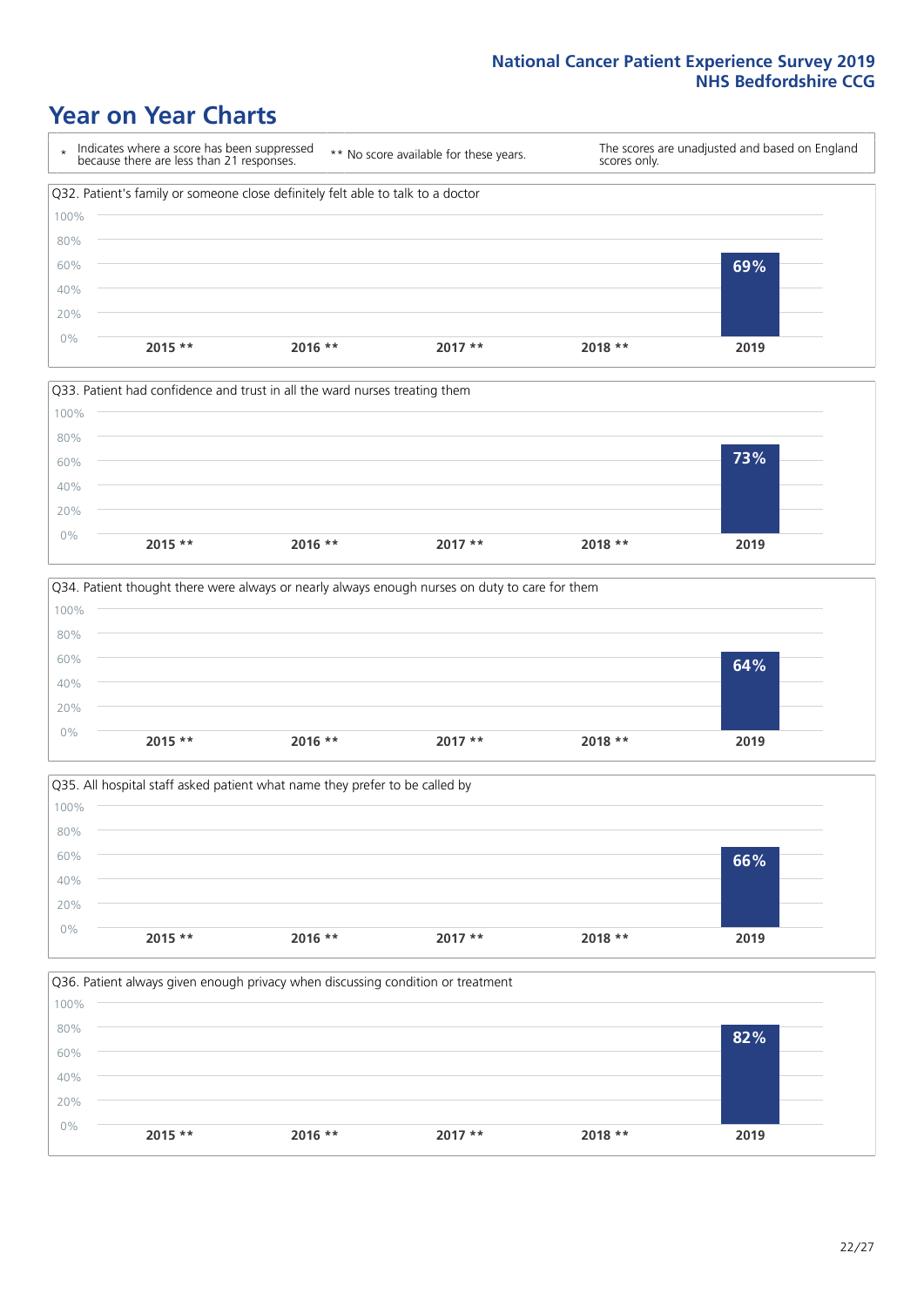### **Year on Year Charts**

\* Indicates where a score has been suppressed because there are less than 21 responses. \*\* No score available for these years. The scores are unadjusted and based on England scores only. Q37. Patient definitely found hospital staff to discuss worries or fears during their inpatient visit 0% 20% 40% 60% 80% 100% **2015 \*\* 2016 \*\* 2017 \*\* 2018 \*\* 2019 45%**







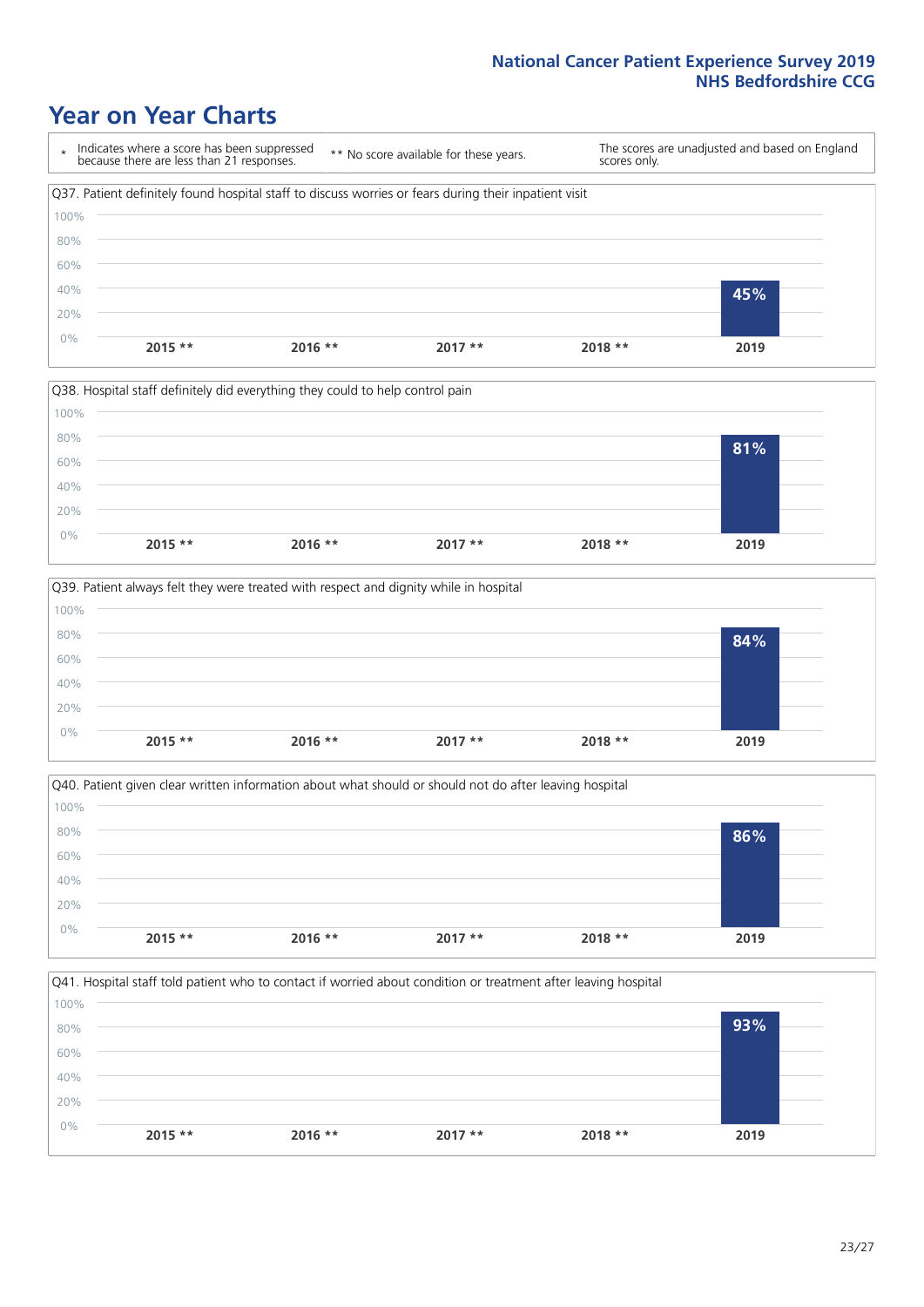### **Year on Year Charts**

\* Indicates where a score has been suppressed because there are less than 21 responses.

\*\* No score available for these years.

The scores are unadjusted and based on England scores only.

#### **HOSPITAL CARE AS A DAY PATIENT / OUTPATIENT**









Q49. Beforehand patient completely had all information needed about chemotherapy treatment 0% 20% 40% 60% 80% 100% **2015 2016 2017 2018 2019 86% 89% 83% 85% 83%**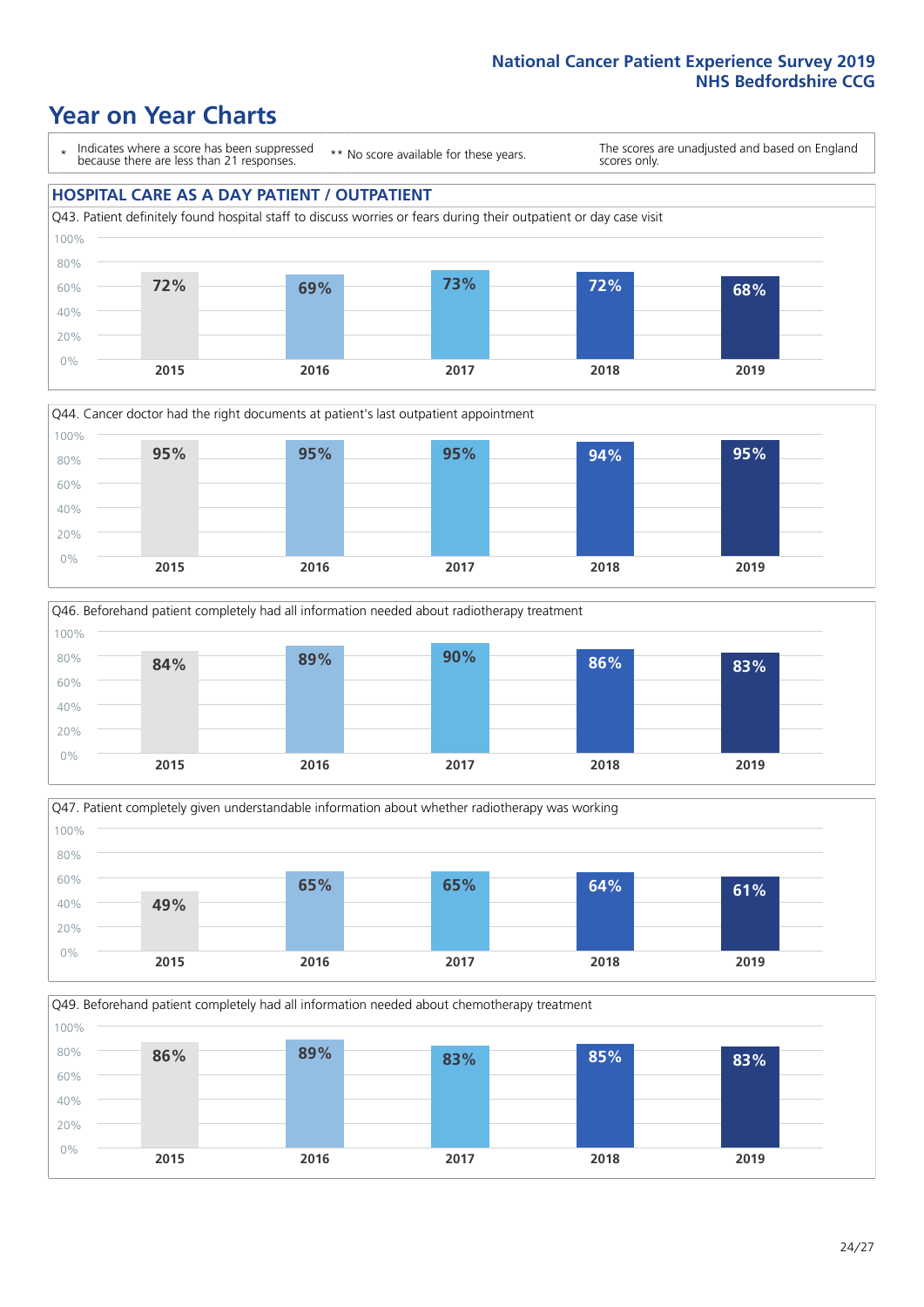### **Year on Year Charts**

\* Indicates where a score has been suppressed because there are less than 21 responses. \*\* No score available for these years. The scores are unadjusted and based on England scores only. Q50. Patient given enough information about whether chemotherapy was working in a completely understandable way 0% 20% 40% 60% 80% 100% **2015 2016 2017 2018 2019 71% 70% 67% 77% 65%**

#### **HOME CARE AND SUPPORT**







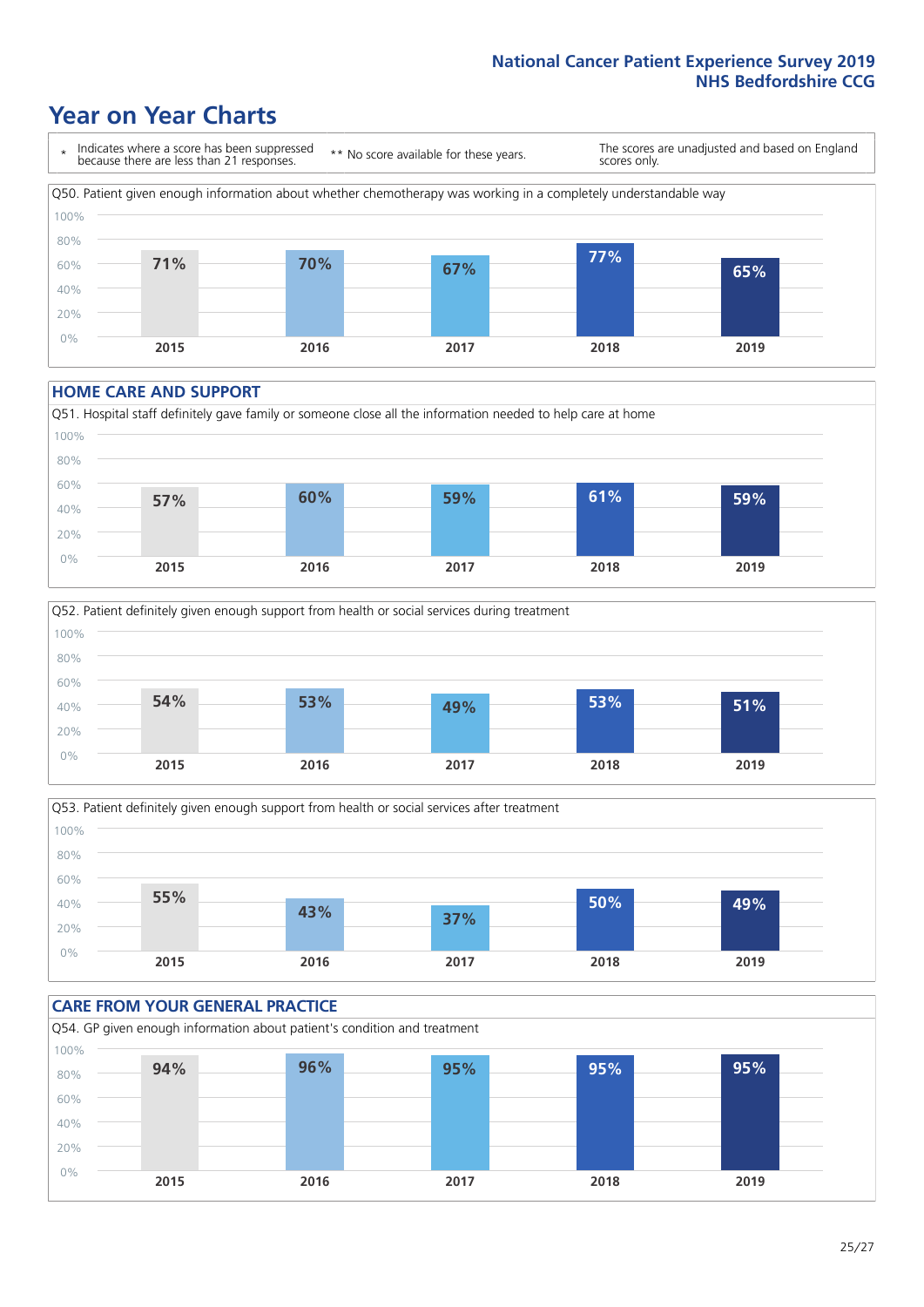### **Year on Year Charts**

\* Indicates where a score has been suppressed because there are less than 21 responses.

\*\* No score available for these years.

The scores are unadjusted and based on England scores only.



#### **YOUR OVERALL NHS CARE**







Q59. Patient felt length of time for attending clinics and appointments for cancer was about right